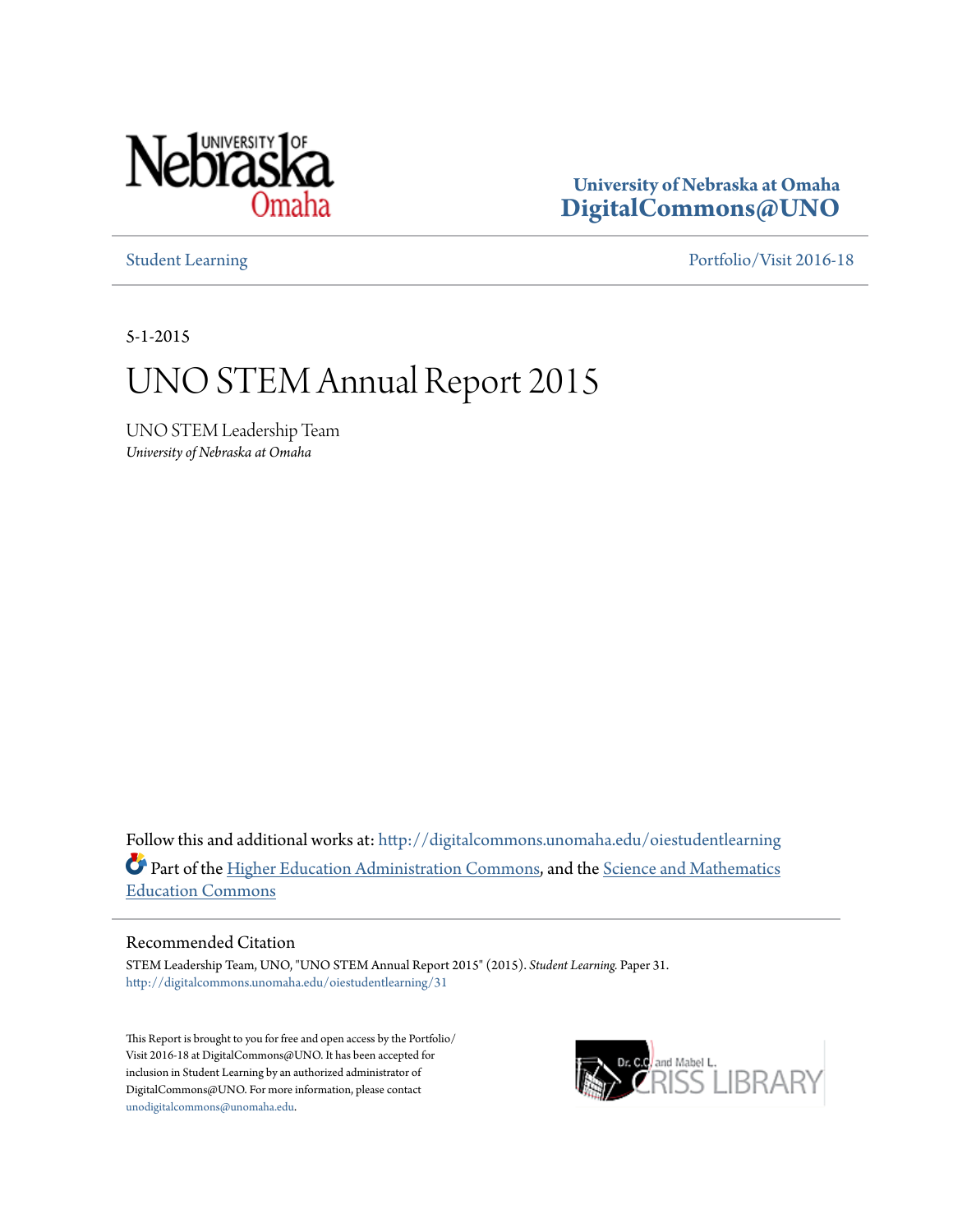# UNO STEM ANNUAL REPORT

2015

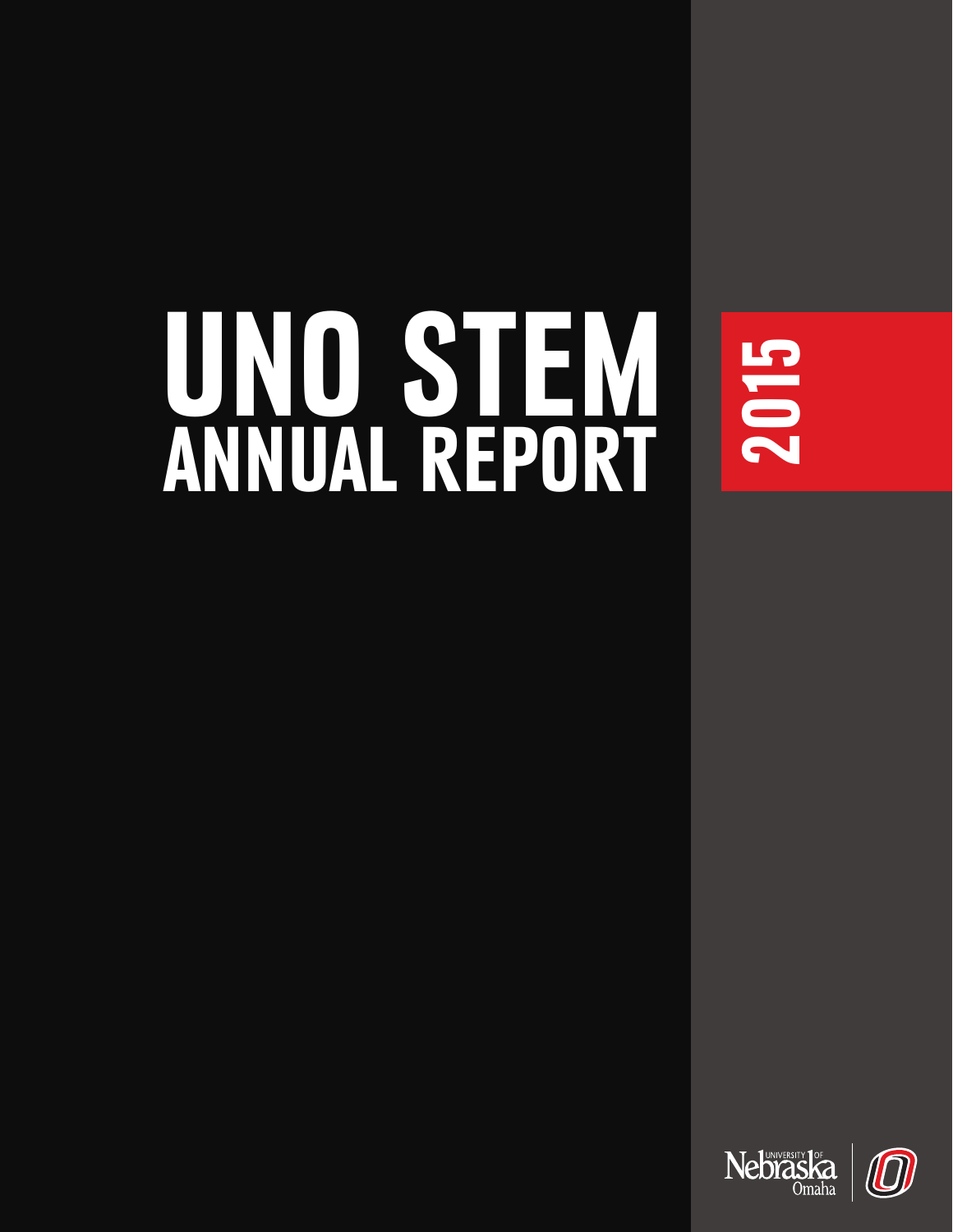# UNIVERSITY OF NEBRASKA AT OMAHA STEM ANNUAL REPORT

#### Dear Colleagues and Friends of UNO STEM Education,

The following document is a brief Annual Report for the STEM Priority at UNO as of May 1, 2015. The document builds upon past strategic planning discussions, meetings, and conversations and aligns with the UNO STEM Strategic Plan, as first published in the Fall of 2013. It is important to note that the annual report is essentially a "work in progress" and will be continually refined during the next year and updated as initiatives progress. It is also a "springboard" for a continued and strategic review of our local STEM statistics and the professional literature on STEM learning, and it serves as a frame of reference for our interpretations of what other universities are doing to enhance STEM learning. The annual report is intended to be a very dynamic document that will be revisited yearly as we continue to move steadily forward.

As a STEM Leadership Team, we are certainly appreciative of the many ideas, suggestions, and thoughts that are shared with us, and we continue to move forward to an increasingly bright and collaborative future for UNO STEM education initiatives and efforts.

Your input thus continues to be a very important element of our collective action and success in STEM. If you are willing to provide further feedback for this report, or would like to make us aware of your own STEM-related initiatives, or simply want to join the conversation and collaborative efforts, please contact:

Sincerely,

The UNO STEM Leadership

Committee Members: Neal Grandgenett (Chair), Christine Cutucache, Brian Dorn, Alisa Gilmore, Jim Harrington, Angie Hodge, Vicki Lentfer, Carol Mitchell, Michael O'Hara, Mark Pauley, Iulia Podariu, Dana Richter-Egger, Chris Schaben, Bob Shuster, Amelia Squires, Rose Strasser, Scott Tarry, Neal Topp, Scott Vlasek, Sandy Vlasnik

With Assistance From: Technical Writing Consultant: Sarah Moulton Deans: Dave Boocker, Nancy Edick, Hesham Ali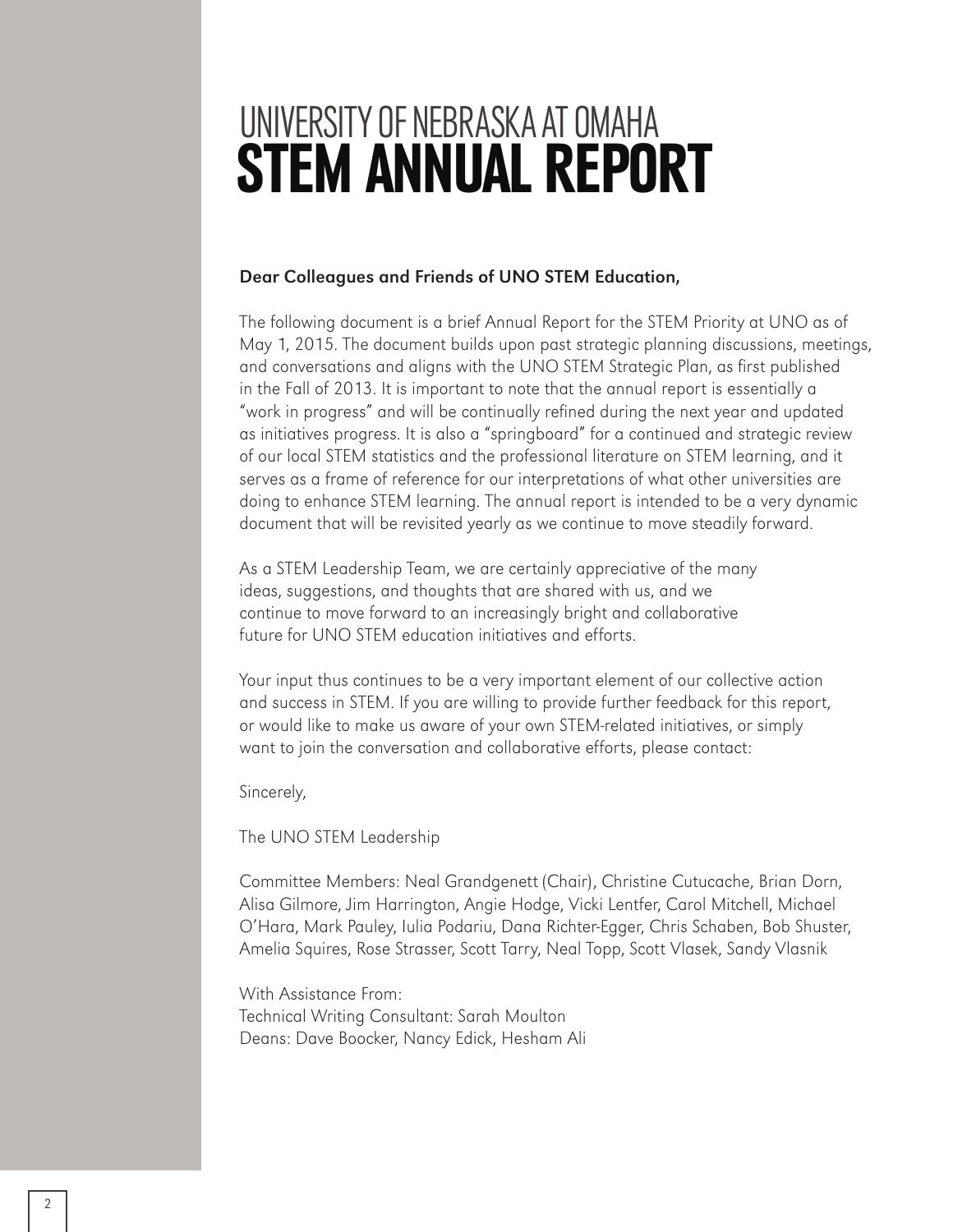# TABLE OF CONTENTS

|                                                                                                       | $\overline{4}$ |
|-------------------------------------------------------------------------------------------------------|----------------|
|                                                                                                       | 8              |
|                                                                                                       | 8              |
| STEM Priority Mission and Current Status by goal and objective <b>Entity Constructs</b> 2014 and 2015 | 9              |
|                                                                                                       | 10             |
|                                                                                                       | 14             |
|                                                                                                       | 16             |
|                                                                                                       | 19             |
|                                                                                                       | 22             |
|                                                                                                       | 23             |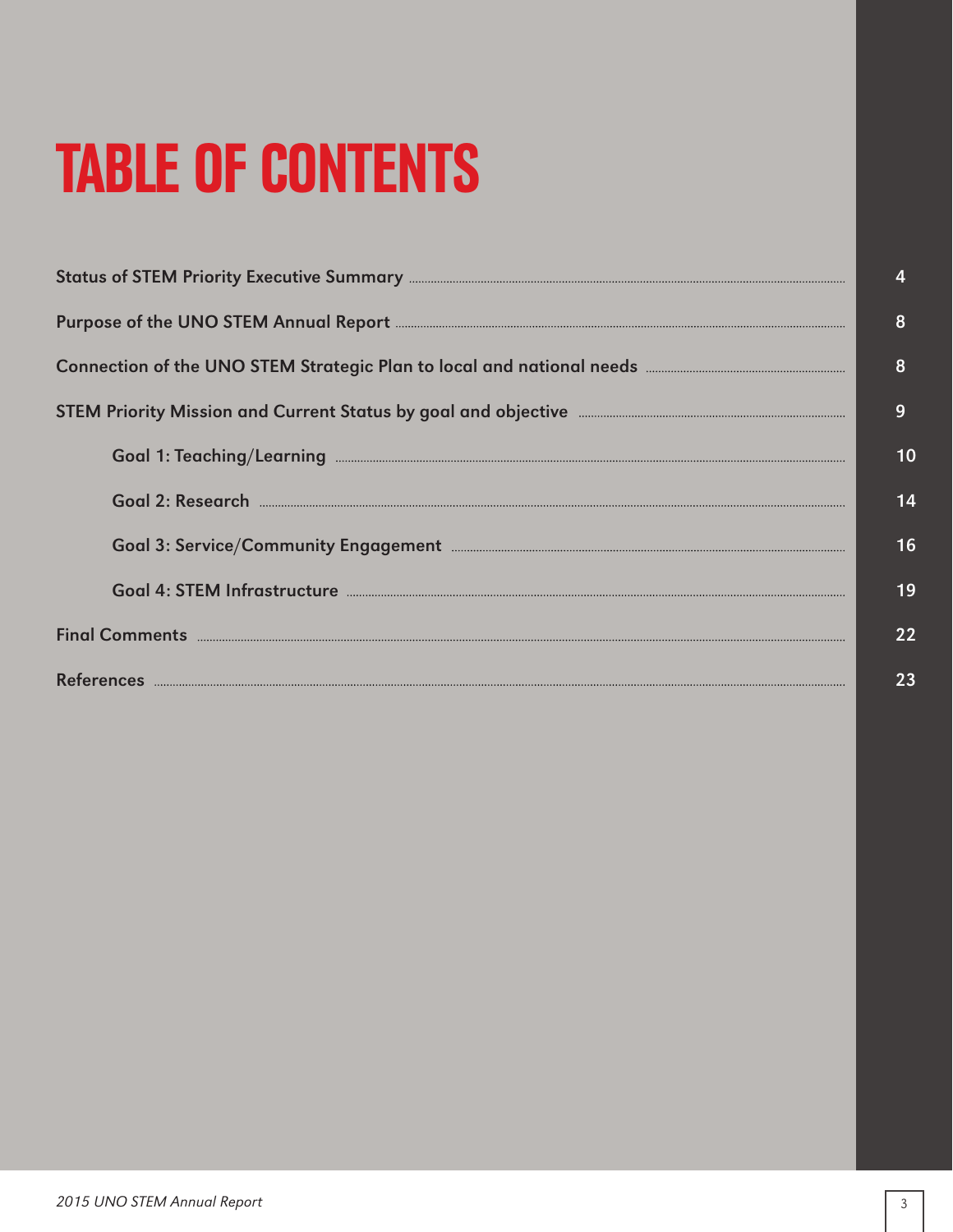# STATUS OF STEM PRIORITY EXECUTIVE SUMMARY

This annual report describes the status of the UNO STEM Priority as of May 1, 2015. It represents a collaborative effort by the UNO STEM Leadership Team and other faculty to assess progress to date on each objective of UNO STEM Strategic Plan. The narrative thus focuses on UNO efforts associated with each objective under the four overarching goal areas of STEM teaching, research, service, and infrastructure. This executive summary provides an overview of the key successes, persistent challenges, and anticipated next steps across all objectives.

#### KEY SUCCESSES

It has been nearly two years since the STEM Strategic Plan was developed, a 17-member STEM Leadership Team was established, and the concept of a STEM Community Chair Team (STEM, Mathematics, Science, Computer Science) was put fully into place. Progress has been both steady and relatively rapid on various initiatives. The key successes identified in the report are now described.

#### Teaching/Learning

A number of teaching/learning initiatives of note have been implemented. In particular, three disciplinary pathways have been established (in mathematics, physics, and chemistry) that allow a student to simultaneously pursue both a discipline and education major. There are now 24 students in the mathematics pathway, 2 in physics, and 1 in chemistry. The current pathways and overall program were showcased as the lead article in a 2014 issue of the well-known Mathematics and Computer Education (MACE) Journal. Further, a supplemental endorsement for K12 teachers in computer science has been established, with options for both undergraduate and graduate students. At the master's level, this endorsement can lead to new graduate-degree STEM pathways in either computer science or teacher education. This work in computer science education is some of the most innovative and groundbreaking in the nation. Other STEM efforts have led to a series of interdisciplinary departmental initiatives, including communities of practice built on foundations of shared interests in freshman chemistry, biology education, elementary science education, inquiry-based learning, and computer science education. New first-year general education courses have included a successful course at Glacier Creek, and new conceptual efforts and discussions are underway regarding a potential high altitude balloon course.

#### Research

Interdisciplinary teams of STEM faculty have had great success in acquiring external funding for STEM learning and education research, drawing upon the strengths of their collaborative work in a metropolitan university setting. Some of the more collaborative STEM learning proposals that have recently been funded include the following: NSF Noyce - Teacher Scholarship Program NebraskaMATH Omaha Partnership (\$1.2 M); NSF ITEST - Strategic Problem-based Approach to Rouse Computer Science (\$1.1 M); NSF ITEST - Wearable Technology in STEM (\$1.2 M); US and Nebraska Department of Labor - conNEct, Nebraska's IT Educational Pathway (\$9.1 M overall/UNO \$1 M); NSF Cyberlearning: Transforming Education – Exploring Spatial-Temporal Anchored Collaboration in Asynchronous Learning Experiences (\$448,000); NSF Computing Education for the 21st Century – openHTML, a Scaffolded Web Development Tool to Support Elementary Computational Literacy (\$442,000 overall; UNO \$52,645); Sherwood Foundation - OPS/ UNO Science Innovations (\$4.2 M overall / UNO Tuition); Sherwood Foundation - Science Teacher Research (\$628,208); Girls Inc. - Middle School Girls in STEM (\$70,000); Online World Wide - Computer Science Education Coursework (\$35,000). Peer reviewed publications have also greatly accelerated and have been aligned with new efforts on discipline-based education research. Journals that have included UNO STEM learning publications (either published or accepted) include: Undergraduate Studies; Mathematics and Computer Education Journal; Computer Science Education; CBE Life Sciences Education; Metropolitan Universities Journal; Journal for Leadership in Education; International Journal of Science Education; PLOS Computational Biology; Community College Journal of Research and Practice; ACM Transactions on Computer Science Education; IEEE Computer; Science Education; and PRIMUS: Problems, Resources, and Issues in Mathematics Undergraduate Studies. Several book chapters have been completed as well, including chapters in Online Learning, Girls and Women of Color in STEM, and the STEM Education Handbook, which is also being edited by UNO faculty.

#### Service

We have made great strides in STEM service and outreach as a campus, and as of May 1, 2015, the STEM Leadership Team could identify 140 STEM-related outreach camps, with an estimated 3,000 students involved annually with camps alone, while specialized outreach programs to the schools, such as NE STEM 4U, reached an estimated 5,000 youth. The NE STEM 4U program itself reached more than 2,000 youth directly in the schools with after school STEM programming. Programs such as Aim for the Stars, Eureka, Tech Academy, Chemistry and Physics on Wheels (CAPOW), BioBlitz, and various individual camps are well established, and the number of community youth participating in these camps is limited primarily by space and STEM outreach personnel. Innovative STEM outreach is ramping up across UNO and has included numerous visits by P12 schools to Glacier Creek as well as events on the main campuses, such as the Calculus Bee, Kiewit Teacher Day, Code Crush, the IT Innovation Cup, and numerous other UNO-hosted events. Partnerships with the community for wider Omaha metropolitan and state events are also extensive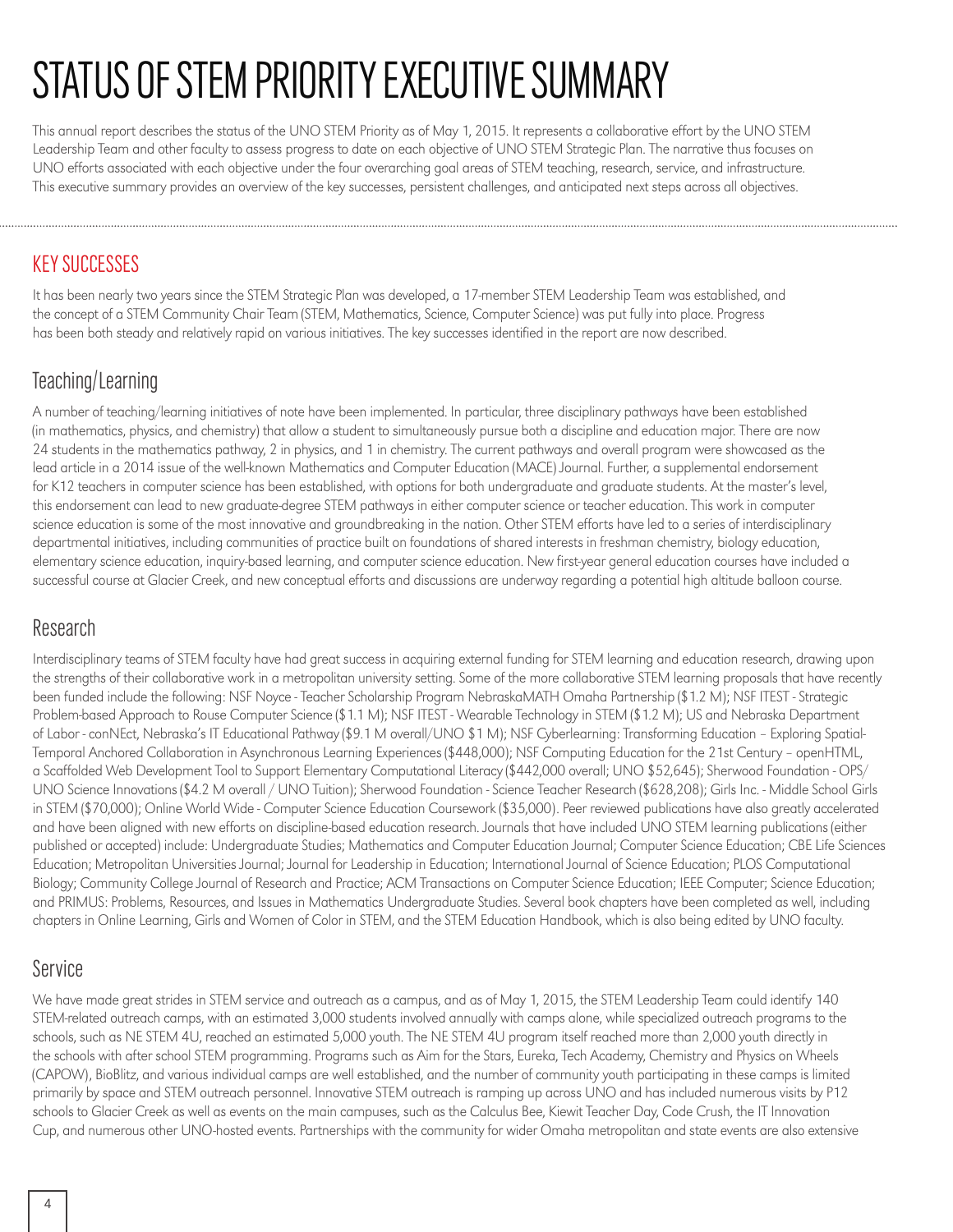and include events such as The Nebraska Science Festival, River City Rodeo STEM, Collective For Youth Lights On, Nebraska Metropolitan Science and Engineering Fair, Nebraska Association of the Gifted Showcase, Nebraska Teacher Professional Development Series, Strategic Air and Space Museum STEM Conference, Celebration of the Mind, Partnership for Kids, NE 4H Extension, and Science Olympiad, to name just a few. UNO is also increasingly partnering with P12 teachers in relatively complex STEM outreach efforts, such as designing mobile apps (MATTERS), designing open source robots (Nebraska Robotics Expo), and launching high altitude balloons (HALON). Citizen science is also becoming well established, with the Nebraska Watershed Network particularly leading the way in this important new STEM outreach strategy. Some UNO STEM outreach efforts, such as NE STEM 4U, involve a large number of UNO STEM students and have direct impacts for P12 STEM learning.

#### **Infrastructure**

We have had some significant successes in building STEM capacity by using innovative approaches to collaborative funding of personnel. These include funding for the following: Position of Excellence Professor in STEM and Early Childhood (NU funding), a Glacier Creek STEM Learning Instructor (Hubbard Foundation with A&S Match), and a K12 Engineering Education Instructor (minority faculty development position). NE STEM 4U also hired a part-time administrator in Biology throughout the academic year to assist in hiring the nearly 60 employees paid off of this grant. In addition, using funds from the NE STEM 4U grant's indirect costs, the program will soon be hiring a parttime coordinator. Four STEM Community Chairs are now in place (STEM, Mathematics, Science, Computer Science) in three colleges and are working collaboratively to help to lead the UNO STEM initiative on an ongoing basis. Members of the UNO STEM Leadership Team are active, engaged, and working closely with STEM department chairs, while also leading their own initiatives and supporting colleagues. A STEM librarian is in place and, working with colleagues, has recently rolled out a STEM Education Library Research Guide that promises to further support UNO STEM faculty. The NU Foundation is a close partner with UNO STEM and continues to help find additional partners and donors for innovative STEM efforts, such as several curriculum development efforts and infrastructure supports for the Glacier Creek Preserve.

#### PERSISTANT CHALLENGES

We have had some significant successes in building STEM capacity by using innovative approaches to collaborative funding of personnel. These include funding for the following: Position of Excellence Professor in STEM and Early Childhood (NU funding), a Glacier Creek STEM Learning Instructor (Hubbard Foundation with A&S Match), and a K12 Engineering Education Instructor (minority faculty development position). NE STEM 4U also hired a part-time administrator in Biology throughout the academic year to assist in hiring the nearly 60 employees paid off of this grant. In addition, using funds from the NE STEM 4U grant's indirect costs, the program will soon be hiring a parttime coordinator. Four STEM Community Chairs are now in place (STEM, Mathematics, Science, Computer Science) in three colleges and are working collaboratively to help to lead the UNO STEM initiative on an ongoing basis. Members of the UNO STEM Leadership Team are active, engaged, and working closely with STEM department chairs, while also leading their own initiatives and supporting colleagues. A STEM librarian is in place and, working with colleagues, has recently rolled out a STEM Education Library Research Guide that promises to further support UNO STEM faculty. The NU Foundation is a close partner with UNO STEM and continues to help find additional partners and donors for innovative STEM efforts, such as several curriculum development efforts and infrastructure supports for the Glacier Creek Preserve.

#### 1. Overwhelming STEM Outreach Requests

One of the most difficult and rapidly increasing challenges for UNO STEM is associated with our growing success in service and outreach, as well as new partner emphases in STEM. We now receive relatively major outreach and collaboration requests nearly weekly, and some events, such as the Nebraska Science Festival, the Metropolitan Science and Engineering Fair, Collective for Youth Lights On, and the Partnership 4 Kids, take the form of very large-scale efforts involving many UNO STEM faculty, students, and collaborators. Other smaller events, such as the UNO Calculus Bee, Code Crush, BioBlitz, and the Kiewit Teacher Day, are still relatively large in scale and involve key partners. Faculty and students are often involved in these events on Saturdays and even Sundays (such as at the River City Rodeo). New guidelines for volunteer background checks and growing needs for expense processing are also increasing already heavy staff and faculty workloads, and STEM outreach increasingly needs a focused support mechanism, such as a STEM Outreach Office with administrative support.

#### 2. Facility Needs

STEM departments, and particularly the sciences (Biology, Physics, Chemistry, Geology, Mathematics, Computer Science, etc.), have generally outgrown their instructional facilities. Biology in particular is confronted with desperate space needs as its programs grow to support various education, medical, and biological science initiatives. Further, because of their increasing outreach engagements, programs such as Aim for the Stars, the Tech Academy, and Eureka are running into critical challenges as they compete for very limited space in facilities that are already supporting UNO classes and research. The need for a well-planned, operationalized STEM facility with systematic input from STEM faculty, chairs, and deans is becoming increasingly apparent.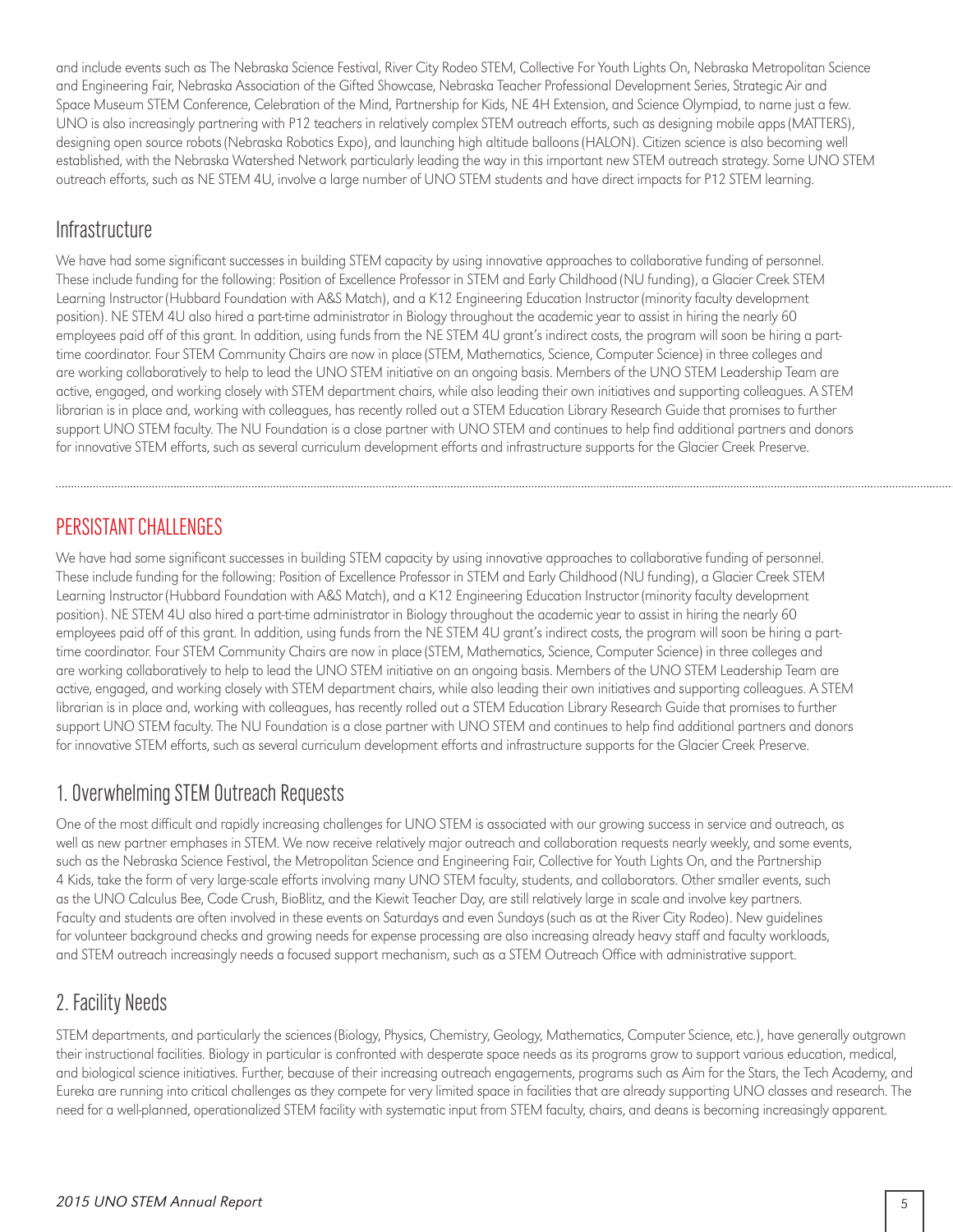#### 3. Faculty Credit for Publishing Discipline-Based Education Research

Much of UNO STEM external funding is becoming closely aligned with STEM learning and STEM education research. Larger scale NSF grants recently attained by UNO STEM faculty have particularly focused on this key STEM contribution that aligns perfectly with the UNO metropolitan mission. However, it is still difficult for some disciplinary faculty to receive "credit" for discipline-based education research articles from their reappointment, promotion, and tenure committees, even though such research is certainly a national priority associated with numerous "calls to action." The challenge is primarily one of institutional culture that is steadily changing, but the changes need to be continually reinforced.

#### 4. Collaborative Course Loads for Faculty

New innovations in STEM coursework, especially related to first-year and summer bridge programs, increasingly need the flexibility to reach across department load structures for collaborative course staffing. New STEM courses currently in planning, such as a high altitude ballooning course that would be offered for general education science credit, increasingly need to rely on interdisciplinary teams of faculty, making load assignment relatively complex. Discussions suggest that a "STEM" prefix option that crosses departments has some promise but also will involve significant load-credit discussions.

#### 5. Breaking Down the Wider STEM Silo

The UNO STEM faculty have become relatively synergistic across UNO STEM departments and have made progress on breaking down internal STEM silos, but they are also aware that they need to prevent a wider STEM silo from forming that is generally associated with an inadvertent tendency to think from a historical "STEM versus non-STEM" perspective. Departments such as Psychology, Sociology, Arts and Art History, Criminal Justice, and departments in the College of Business Administration have growing STEM initiatives and interests that overlap with more traditional STEM departments. Using STEM as a context for collaboration across departments of all types is increasingly becoming of interest to STEM faculty, but such collaboration also needs to be carefully managed to prevent a loss of UNO STEM identity that has helped to fuel progress across the traditional STEM disciplines.

#### ANTICIPATED KEY NEXT STEPS

It has been nearly two years since the STEM Strategic Plan was developed, a 17-member STEM Leadership Team was established, and the concept of a STEM Community Chair Team (STEM, Mathematics, Science, Computer Science) was put fully into place. Progress has been both steady and relatively rapid on various initiatives. The key successes identified in the report are now described.

#### 1. STEM Outreach Office Planning

Many reflections by the STEM Leadership Team surrounded the need for conceptualizing a "STEM Outreach Office" that could help to manage the overwhelming STEM outreach events and efforts that are underway and are often led by UNO. Several models are available to consider, such as a well-functioning one at UNMC, as well as the very extensive one at the Henry Doorly Zoo. The STEM Leadership Team will now take a look at this possibility in order to make an eventual proposal to the UNO administration.

#### 2. STEM Enrollment Management and Facilities White Paper

As a byproduct of the STEM Annual Report reflections, we decided that the evolving STEM conversations on campus (dual enrollment, STEM outreach, STEM building, etc.) would benefit from a faculty conversation more directly focused on increasing STEM enrollments, but that would also consider facilities and building needs (in the context of enrollment growth). This is of interest to both the STEM Leadership Team and the STEM department chairs. The target timeframe for completing the white paper would be during the Fall semester of 2015. This would also help to increase the faculty voice for a STEM building in a thoughtful way, without weakening the process to this point.

#### 3. Prioritizing of Next Initiatives by Objective

The STEM Leadership Team will also use this document, and particularly the objectives status section, as a basis for its next set of meetings on where to increasingly focus collaborative efforts, and in particular to emphasize what areas have the most potential teaching impact (freshman courses), research impact (grants and publications), and service/outreach impact (events most supportive of future UNO STEM enrollments). This will allow some important discussions to be conducted to help further widen the STEM pipelines, increase faculty participation, and effectively manage resources.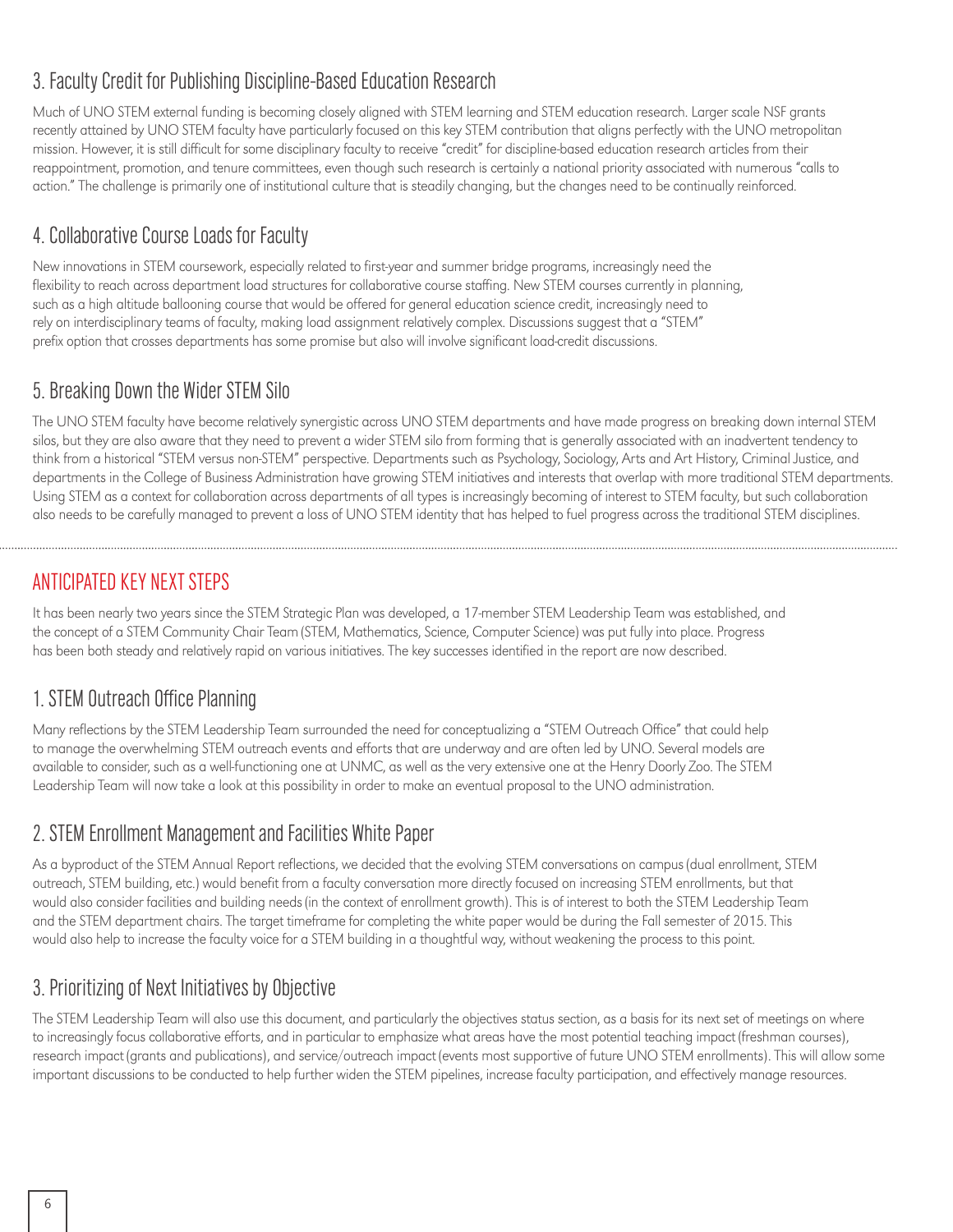#### 4. Better STEM Enrollment, Retention, and Graduation Data Models

As this annual report was being developed and edited, it became increasingly apparent that more defined data modeling for STEM enrollments, retention, and graduation data will be important. Who to count as a STEM major, how they are counted, how double majors should be integrated, dual enrollment opportunities, and STEM pipeline analytics were all identified as needing more definition. Much of the data is available, such as from PING, but STEM faculty and the STEM Leadership Team have not yet adequately engaged with the process to fully drive STEM initiatives by the data available. Discussions will be initiated in the STEM Leadership Team, in collaboration with STEM departments.

#### 5. Building P12 STEM Education Graduate Programs

It is becoming increasingly important for UNO STEM to ramp up graduate program options for P12 teachers. STEM graduate courses are increasingly in demand for teachers, but there is also considerable competition both within and outside of the NU system. The Department of Teacher Education and disciplinary faculty departments have worked particularly well together to establish dual degree undergraduate pathways, graduate programs of study, and new interdisciplinary course options for teachers (such as supporting district dual enrollment). New discussions on how to build successful pathways for Omaha metropolitan area teachers that build an education alumni base and encourage enrollments in UNO programs are critical to keeping a strong STEM pipeline at UNO.

#### 6. New STEM Freshman Courses

Increasingly innovative interdisciplinary STEM courses, particularly at the freshman level, are of interest to STEM faculty. There is particular excitement surfacing for courses in high altitude ballooning, in computer science, and involving environmental and science study efforts at Glacier Creek. Such courses will be tentatively proposed for general education credit and will be developed by teams of STEM faculty. Some initial planning has already taken place among interested STEM faculty.

### FINAL THOUGHTS

*It is certainly a bright time for UNO STEM, with steadily increasing successes in STEM related to the goals of STEM teaching, research, service, and infrastructure. There are many persistent challenges as well, and some of these challenges need to be carefully addressed with collaborative planning and systematic action. However, the STEM Priority at UNO is certainly one that continues to "ramp up" through the strong engagement and support of UNO faculty, staff, administrators, and community partners working together to make a difference in STEM*  learning and impact for our UNO metropolitan area. Ultimately, we are *striving for a UNO STEM Priority of distinction, as UNO continues its collaborative journey toward a metropolitan university of distinction.*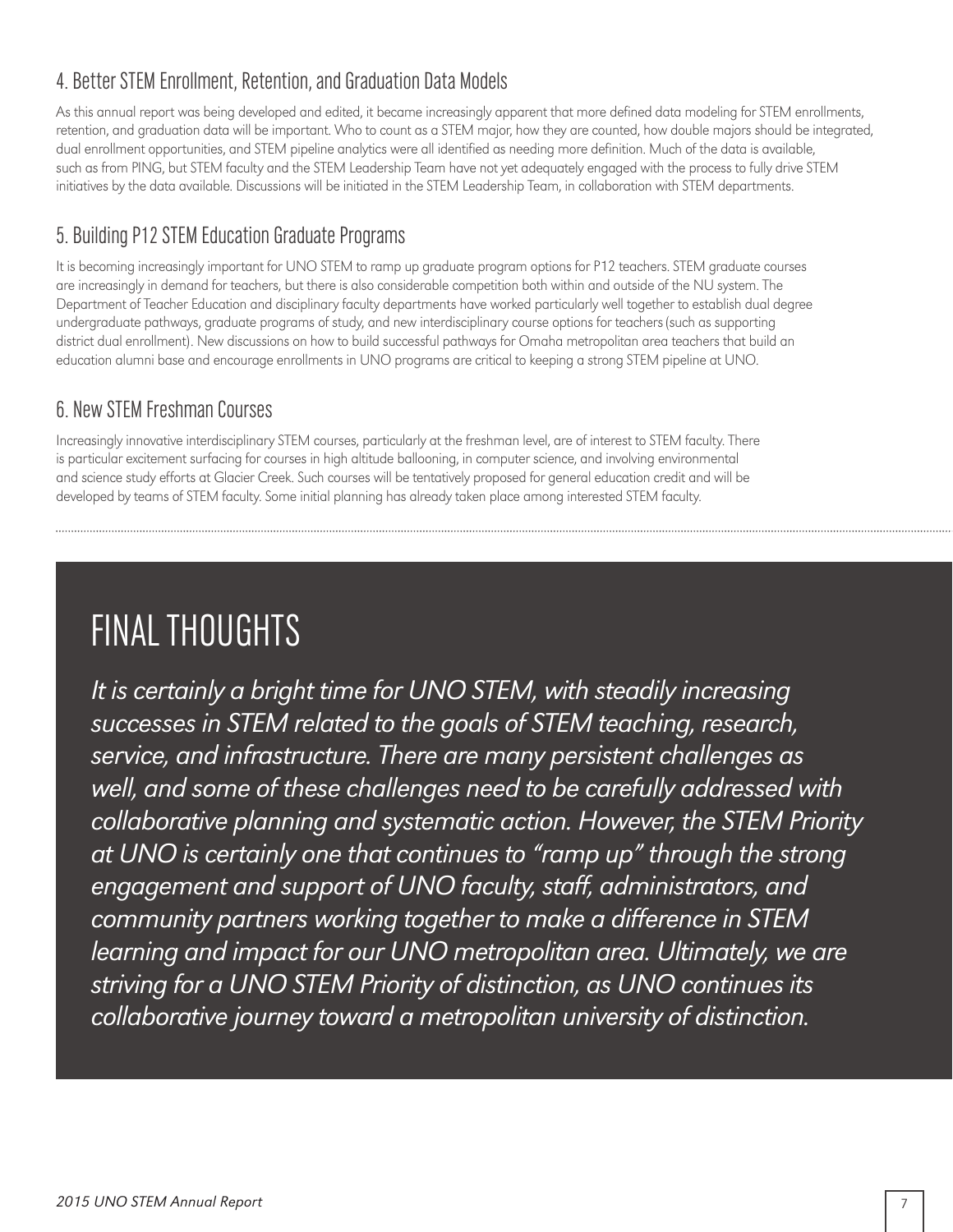# PURPOSE OF THE UNO STEM ANNUAL REPORT

It is important to remember that, in general, there is a growing history of collaborative STEM efforts on our campus and in partnership with our community. We recognize the initial foundations of this effort as we continue to strive to increase both its effectiveness and inclusion. Historically, in 2012, UNO formally established STEM learning as one of five key campus priorities, and a STEM Leadership Team was established to conduct a campus-wide strategic planning process for STEM. In 2013, the UNO STEM Strategic Plan was initiated to direct the further and ongoing development and implementation of UNO's STEM Priority and to help ensure that institutional resources are allocated appropriately to accommodate growth and maintain the educational quality of UNO's STEM programs.

The current role of the STEM Leadership Team as we prepared this report includes leading campus efforts on the STEM Priority, strengthening ties to UNO's many current STEM partners, supporting other UNO faculty in STEM initiatives, and helping new STEM-related projects to evolve. To maintain alignment of the STEM Strategic Plan with the university-wide strategic plan, to ensure continued progress toward achieving the STEM strategic goals and objectives, and to facilitate oversight of the STEM Priority, the STEM Leadership Team reviews the goals, objectives, and strategic tasks of the UNO STEM Strategic Plan periodically. Outcomes of the annual review process will now be summarized in a STEM Annual Report that is shared with stakeholders, and this document represents our first report. The UNO STEM Annual Report presented here thus summarizes the status of STEM initiatives at UNO as of May 2015, since initiation of the UNO STEM Strategic Plan in the Fall of 2013.

# CONNECTION OF THE UNO STEM STRATEGIC PLAN TO LOCAL AND NATIONAL NEEDS

Our plans, although local, align with national priorities, where there continues to be a growing concern that the United States is not producing enough professionals in science, technology, engineering, and mathematics (STEM) to meet our needs, especially as compared to many other countries around the world. National reports, such as the 2010 Rising Above the Gathering Storm Revisited, paint an alarming picture (National Academy of Sciences, 2010), and projections indicate a need for several million new college graduates with STEM degrees by 2018 (Carnevale, Smith, & Stoll, 2010).

UNO, through its STEM Priority, is fully committed to contributing to the solution of this national crisis by working cooperatively with its many community partners, including P12 educators and STEM professionals, to expand and improve the local STEM pipeline. UNO is the largest institution of higher education in the Omaha metropolitan area, which has a population of 895,000. UNO has a total student enrollment of 15,227, including 12,221 undergraduates and 3,006 graduates (Fall 2014). Over the past five years, nearly 1 in 8 students, or an average of 1,903 UNO undergraduate students per year, were STEM majors. In response to local and national challenges, UNO is thus actively and continually increasing its organizational capacity to recruit, retain, mentor, and prepare STEM students who will become STEM professionals and educators. We are also increasingly striving to enhance the diversity of our STEM students so that we increasingly become welcoming to all students.

The STEM Strategic Plan established in 2013 has four overarching goals—one each in the areas of teaching/learning, research, service/community engagement, and STEM infrastructure, and this report now references those goals and related objectives. By targeting these four areas, the plan and this related report continue to serve as powerful and useful tools for faculty and administrators, allowing faculty to directly align their annual professional goals in the areas of teaching, research, and service with the STEM Strategic Plan, which in turn aligns with the university-wide mission and strategic plan.

## THE UNO MISSION

*As Nebraska's metropolitan University, UNO is characterized by its strong academic foundations and creative community relationships that transform and improve the lives of constituents, the region, and the nation.*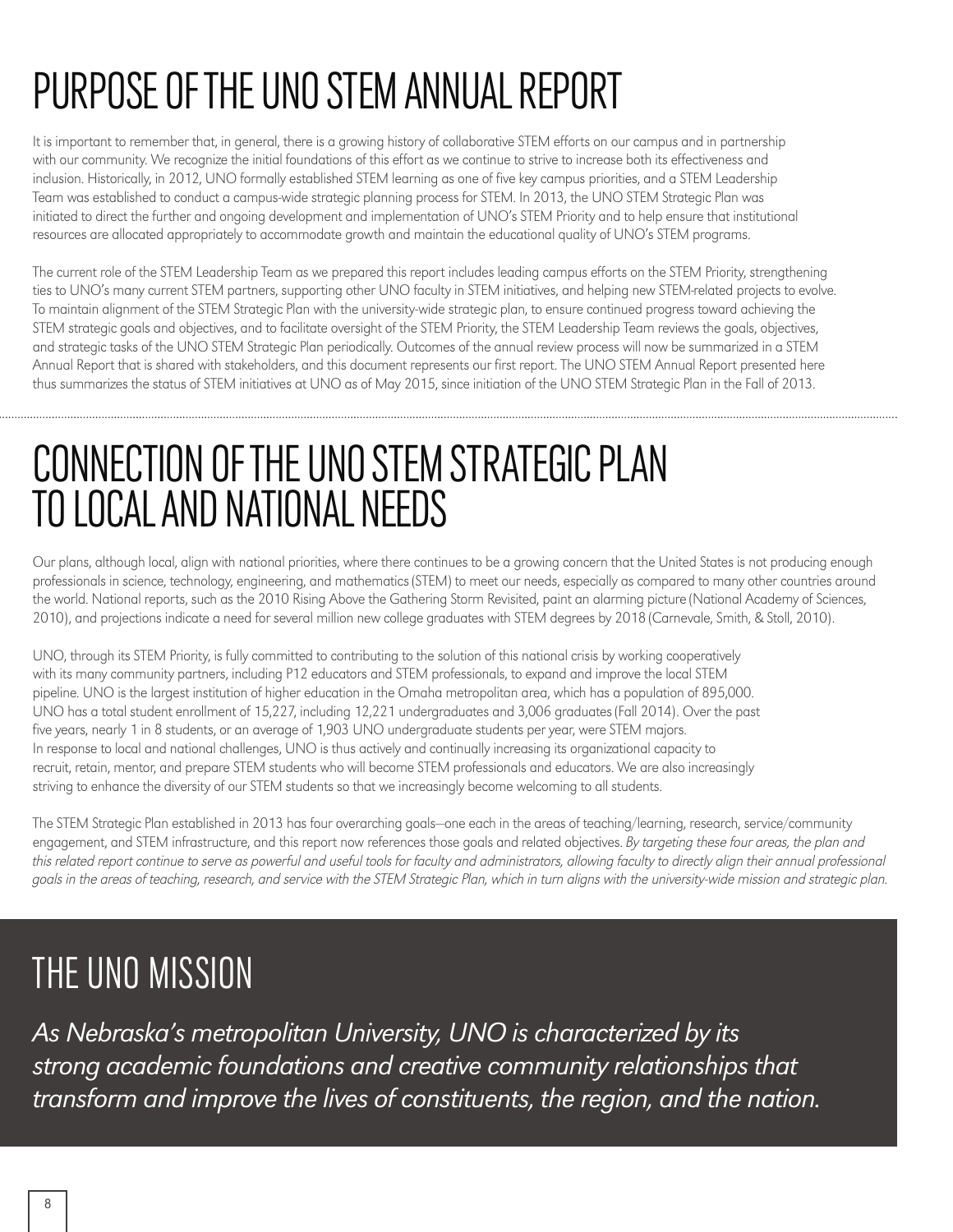# STEM PRIORITY MISSION AND CURRENT STATUS BY GOAL AND OBJECTIVE

The UNO STEM Strategic Plan was based on the premise that an improved STEM learning environment will provide increased opportunities for engaging STEM undergraduates, graduates, and community partners in teaching, research, and service, thereby facilitating the broader impacts of STEM for our metropolitan area, state, and nation. Thus, our mission statement for the UNO STEM Priority continues to be as follows:

### STEM PRIORITY MISSION

*The mission of the UNO STEM Priority is to advance student understanding and success in STEM education by aggressively leading collaborative partnerships focused on increasing STEM capacity, competency, innovation, and literacy for the betterment of our metropolitan, regional, national, and international communities.*

As mentioned above, the UNO STEM Strategic Plan defines four overarching goals and a set of measurable objectives for each goal. The four goal areas for the strategic plan are as follows: 1) teaching/learning, 2) research, 3) service/community engagement, and 4) STEM infrastructure. Each goal and its associated objectives are provided below. For each objective in this report of our progress to date, a brief narrative is included describing the current status of strategic tasks associated with that objective. In addition, a graphic indicator of overall progress is provided for each objective, as follows:

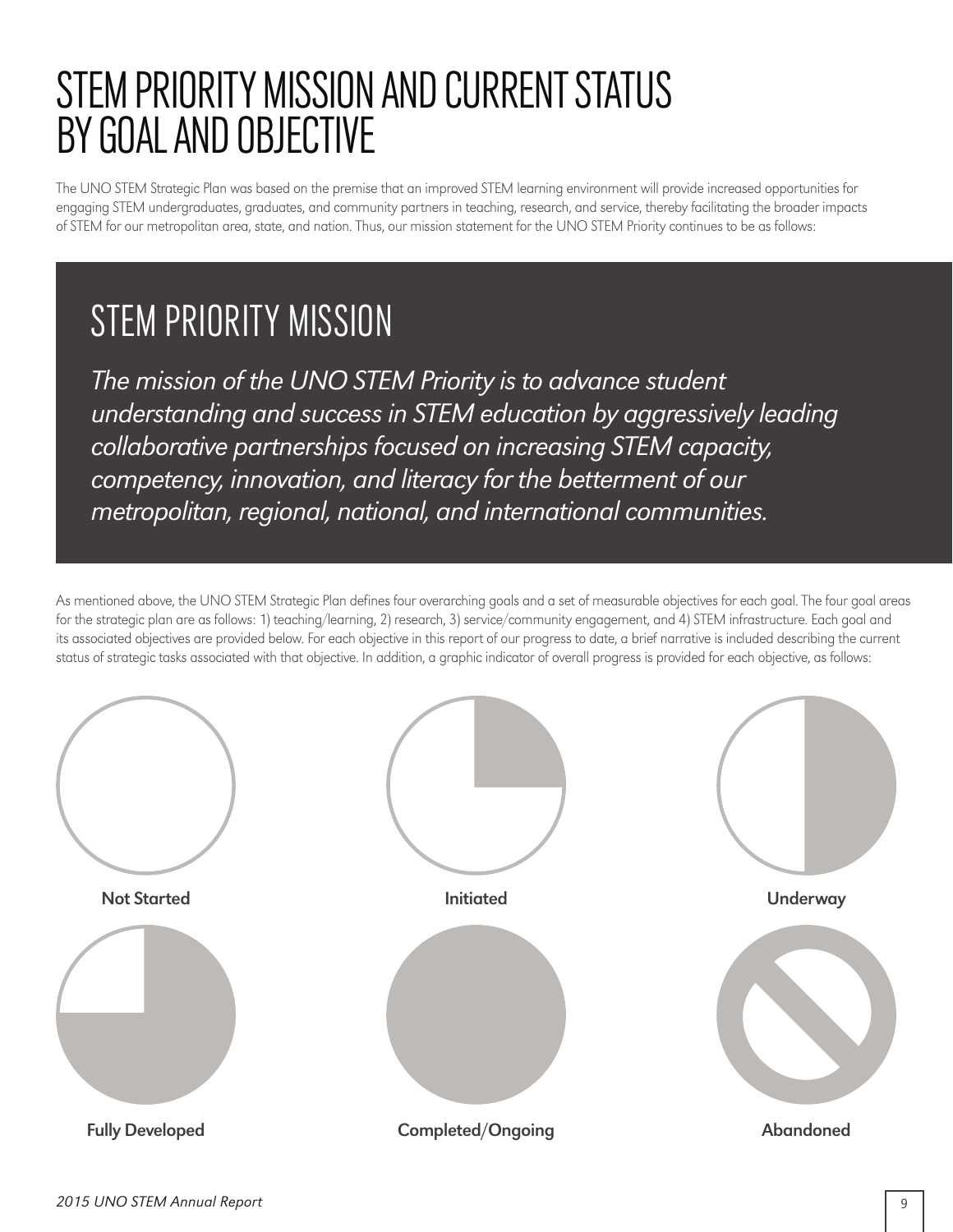#### GOAL 1: TEACHING/LEARNING

To strengthen the P16 STEM educational pipeline through innovative and interdisciplinary UNO STEM learning initiatives and to thus increase interest, involvement, and success in the STEM disciplines among all UNO students, especially those from underrepresented groups.



#### Objective 1.1: STEM Learning Inventory

Engage an external consulting team to undertake a STEM Learning Inventory that would appraise the underlying strengths and challenges associated with the existing UNO STEM undergraduate pipeline and make written recommendations for alignment with best national practices.

The departments of Biology and Chemistry have taken the lead in analyzing their undergraduate programs to determine their alignment with best national practices. For example, Biology has initiated faculty meetings to discuss the strengths and weaknesses of UNO's undergraduate biology curriculum in relationship to the core concepts and competencies defined in Vision and Change in Undergraduate Biology Education: A Call to Action. Chemistry has also established a community of practice and established a focus group process for freshman students. These discussions have been open to other departments, and it appears now that the most effective STEM Learning Inventory approach is to work within the context of department-based initiatives.



#### Objective 1.2: Create a STEM Summer Bridge Program

Develop a STEM Summer Bridge Program that offers engaging summer bridge courses in areas such as space, water, and mobile technology and that enrolls at least 200 high school and community college students within three years.

The departments of Biology and Chemistry have taken the lead in analyzing their undergraduate programs to determine their alignment with best national practices. For example, Biology has initiated faculty meetings to discuss the strengths and weaknesses of UNO's undergraduate biology curriculum in relationship to the core concepts and competencies defined in Vision and Change in Undergraduate Biology Education: A Call to Action. Chemistry has also established a community of practice and established a focus group proc UNO STEM is working closely with OPS and other interested school districts to design and develop a High Altitude Balloon Course available for summer bridge experiences and STEM recruiting at UNO. This course would expand upon Project HALON (High Altitude Learning Over Nebraska), a collaborative STEM outreach pilot project designed to provide a unique opportunity for students in Nebraska to get hands-on experience with a near-space research experiment. Leveraging high altitude weather balloons as the lifting platform, student researchers and faculty mentors from UNO, the University of Nebraska-Lincoln (UNL), and the Peter Kiewit Institute (PKI) developed an experimental research platform that allowed high school teams from Bellevue West and Omaha North to develop sensor packages that were lifted to the edge of space. During the experiment development process, undergraduate students and faculty served as mentors to the high school teams and helped them learn the fundamentals of NASA's space systems engineering process as they proposed an experiment, designed sensors, and built, tested, and flew their experiment on Project HALON's inaugural flight on April 14, 2015. A story about the launch and the collaboration with Offutt Air Force Base is available at: http://www.offutt.af.mil/news/story.asp%3Fid%3D123445627.

Project HALON has become a foundational experience for students interested in pursuing more sophisticated space experiments as part of the Space Technology and Exploration Laboratory (STELa) at UNO. STELa is a collaborative effort to provide a progression of experiential learning activities to students interested in space and technology. The ultimate goal of STELa is to launch Nebraska's first nanosatellite in collaboration with NASA's Advanced Exploration Systems Office. Project HALON and STELa are funded in part by the NASA Nebraska Space Grant and EPSCoR Office, which is housed in UNO's College of Public Affairs and Community Service.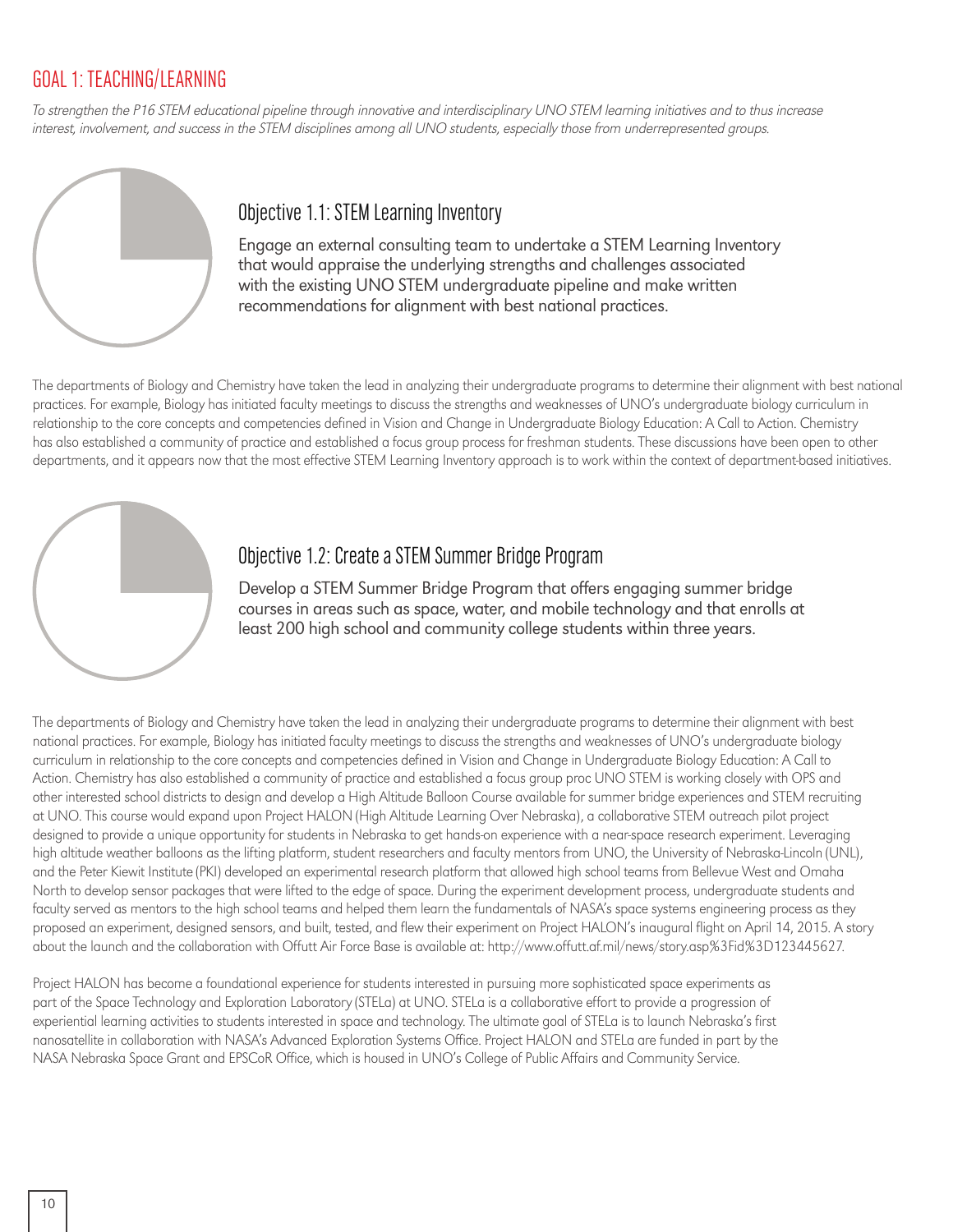

#### Objective 1.3: Establish Academic Learning Communities for First-Year Students Interested in STEM Majors or Careers

In alignment with UNO's new initiative to establish academic learning communities in support of its strategic priorities, pilot STEM academic learning communities for first-year students that provide focused shared-learning experiences. [Note: Objective updated to reflect multiple academic learning communities]

Efforts related to establishing academic learning communities led to a new interdisciplinary general education science course targeting preservice elementary teachers fearful of science. It was taught successfully with 22 students in the Fall of 2014 at the Glacier Creek Preserve. The new STEM class was a collaborative effort among faculty in the departments of Teacher Education, Biology, Geology, Chemistry, and Computer Science. The success of the class also led to new funding (partially external) for a STEM Learning Instructor at Glacier Creek who will continue to teach it and other specialized courses at the preserve. Discussions for other freshman style classes are underway, and topics discussed have included robotics, water, and high altitude ballooning. In addition, a new academic learning community called "Maverick Mathletes" was established for first-year students enrolled in Calculus I classes taught using inquiry-based learning (IBL). Students in the community work collaboratively on IBL Calculus homework, participate in Math Club activities, and are mentored by faculty and upper-level Math Club students. The goal is to form working groups of students who learn to study together and bond as students of mathematics/STEM.



#### Objective 1.4: Support New or Enhanced Courses that Innovatively Engage Students in STEM Concepts

Aligning with campus and faculty interests in new STEM coursework, particularly at introductory levels, support faculty collaboration for the development of innovative STEM coursework.

A variety of new STEM courses have been developed for students in STEM, including the following undergraduate courses: Inquiry-Based Learning in STEM and Environmental Geology, both of which are particularly for teachers, and Computer Science STEM offerings, which have expanded to include topics such as mobile app developments, textual programming, and the teaching of computer science. In addition, innovative new courses at the graduate level are being offered in Discipline-Based Education Research, Data Driven Decision Making, Engineering Education, and Problem Solving with Number Sense & Geometry for Teachers. Each of these courses has been designed collaboratively across STEM departments, and more courses are being discussed in STEM leadership and departmental meetings.



#### Objective 1.5: Support Faculty Teaching Circles Focused On STEM Curriculum Development

Establish interdisciplinary and UNO-based STEM teaching circles, with faculty compensation options, to support the development of new STEM modules, workshops, courses, programs, certificates, degrees, and advising materials, as indicated by yearly increases in the number of STEM curriculum initiatives documented in the STEM Annual Report.

Faculty teaching circles (Communities of Practice) related to STEM have developed good momentum in the last year. Some efforts of note include Chemistry's efforts to enhance freshman coursework and laboratories, Biology's efforts to align its curriculum with national Vision and Change recommendations and another departmental effort associated with discipline-based education research, Computer Science's efforts to establish a Supplemental Endorsement for Teachers, Mathematics' Noyce Scholarship efforts, and Teacher Education's efforts on K12 engineering education. Geology and Physics also have significant community-of-practice efforts underway for teacher engagement and outreach involving numerous faculty. Each of these shared planning efforts has been multidisciplinary and across departments, and most of them have been across colleges as well.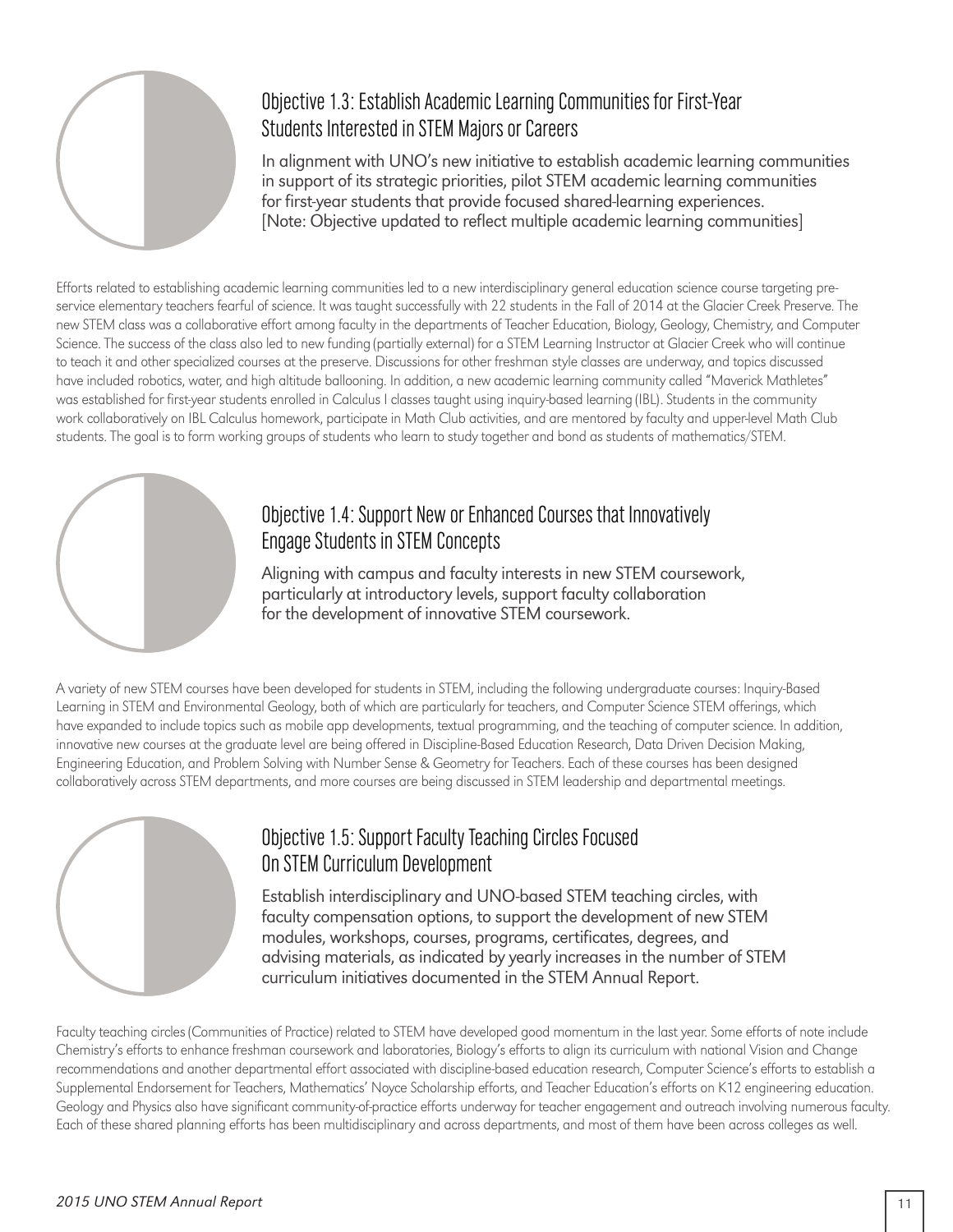

#### Objective 1.6: Expand Tutoring and Support Services for STEM

Develop innovative student support models, such as enhanced STEM tutoring and student study-group services, that lead to increased student satisfaction with STEM-related academic support services, as documented by student surveys.

Computer Science faculty received a Department of Labor Grant that has allowed them to add a Tutoring Center for CS in PKI. Expanding tutoring to include collaborative high school opportunities has been discussed by STEM Leadership, but little has been done at this point in time to operationalize what could be significant external funding opportunities along these lines. This will be the focus of one of our more important planning efforts for the next year and will fold into discussions related to a potential "STEM Outreach Office."



#### Objective 1.7: Expand Faculty Professional Development in Active Learning Strategies for STEM Teaching

Expand professional development and instructional support opportunities for faculty members interested in using active learning strategies to improve their STEM-related teaching, especially in introductory coursework, as documented by course syllabi identifying the use of active learning strategies and increased student success in those courses.

As led by Mathematics, some significant IBL training efforts have been implemented and have involved faculty across colleges. In addition, Biology has led some excellent professional development efforts on discipline-based education research. The expertise of STEM guest speakers and external consultants is increasingly being shared across the UNO campus.



#### Objective 1.8: Establish an Interdisciplinary STEM Teaching Award

Increase annual faculty recognition for interdisciplinary STEM teaching success by creating an interdisciplinary STEM teaching award that directly supports the STEM Priority and that is awarded to a group of collaborating faculty.

This objective was discussed and abandoned by the STEM Leadership Team; it was thought to potentially isolate STEM into a larger silo and diffuse STEM faculty's ability to work with other priority focus areas.



#### Objective 1.9: Expand Undergraduate Pathways for P12 STEM Teacher Certification

Expand the STEM teacher certification pathways at UNO associated with Bachelor of Science programs in mathematics, physics, chemistry, biology, geology, and computer science, and increase enrollment in those pathways by 30% within three years.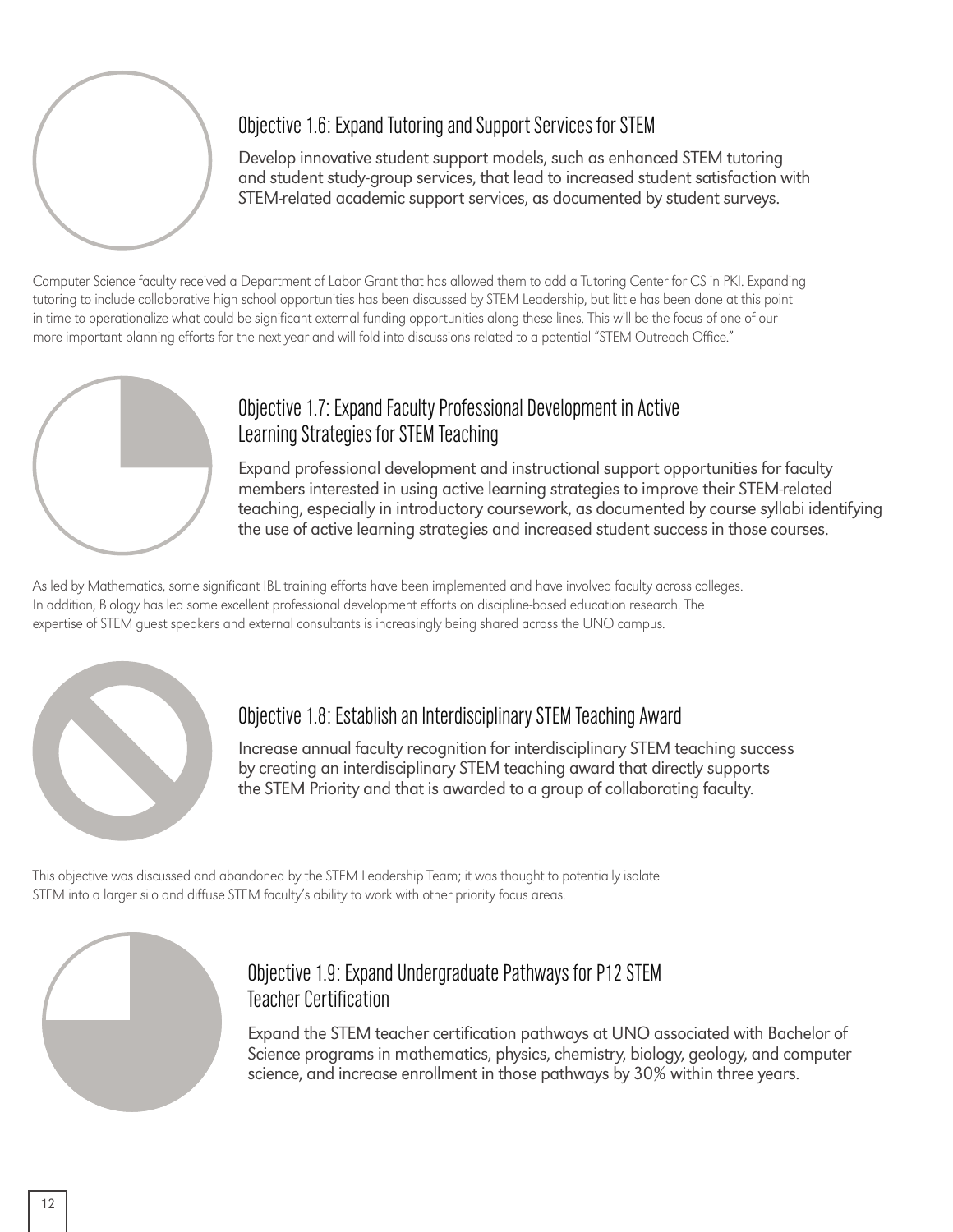This program is expanding well, based on the success of the teacher certification pathway in mathematics. We now have established such pathways for mathematics, physics, and chemistry, and we are working on new pathways with biology and geology and a supplemental endorsement in computer science. Our next steps include finalizing the supplemental endorsement for CS teaching (7 students in pathway), continuing to work with CS on the Master of Science in Computer Science Education, and continuing to work with the College of Arts and Sciences to build programs and recruit students. It is also important to note that the collaborative work on these new pathways led to a major NSF Noyce scholarship grant for mathematics education students, as led by the Mathematics and Teacher Education departments.



#### Objective 1.10: Expand Graduate Program Pathways to Support STEM Leadership

Enhance graduate program pathways to support STEM leadership within P12 schools to enroll at least 5 new teacher leaders yearly in educational leadership master's and doctoral pathways starting in 2014.

Within the Department of Educational Leadership, we now have a STEM Education doctoral pathway that prepares highly trained educational leaders in STEM. Six students are in the pathway. In Computer Science and Teacher Education, we have established an M.S. in Computer Science Education and new content and pedagogy graduate courses for teachers of STEM. Biology and Geology have both established innovative course opportunities at the graduate level, including Discipline Based Education Research and Environmental Geology. The Department of Teacher Education has updated three graduate-level programs of study options to more closely align with STEM campus goals and to further support teachers who want to undertake dual enrollment coursework.



#### Objective 1.11: Expand Distance Education in STEM

Investigate and develop new online and blended learning models in STEM to support student engagement locally, nationally, and internationally.

Although our investigation of new distance-learning models in STEM is still in the early stages, there are some worthy efforts of note in this area. These include flipped classroom efforts in mathematics that have been showcased in several national and international journals, a collaborative effort between Computer Science and Teacher Education within the context of an Online World Wide Grant, an innovative fully online course taught by Biology to OPS teachers associated with Discipline Based Education Research, and Teacher Education's blended learning graduate course in Data Driven Decision Making. These pilot efforts are encouraging STEM faculty to pursue new directions in distance education.



#### Objective 1.12: Expand Student Experiential Opportunities in STEM

Expand student experiential opportunities in STEM-related dual-enrollment coursework, student internships, service learning, and other teaching-related partnerships.

Some excellent new efforts associated with STEM faculty's work with OPS and The Sherwood Foundation (particularly as led by Biology and Geology) have established new opportunities for collaborative teacher research efforts in STEM disciplines, Kiewit Engineering internships, and Glacier Creek field research. Mathematics is providing structured internships for first- and secondyear undergraduates as part of a grant from the NSF Robert Noyce Teacher Scholarship Program, and it is supporting Learning Assistantships in Calculus classes as part of a grant from the Association of Public and Land-grant Universities (APLU).

#### *2015 UNO STEM Annual Report* 13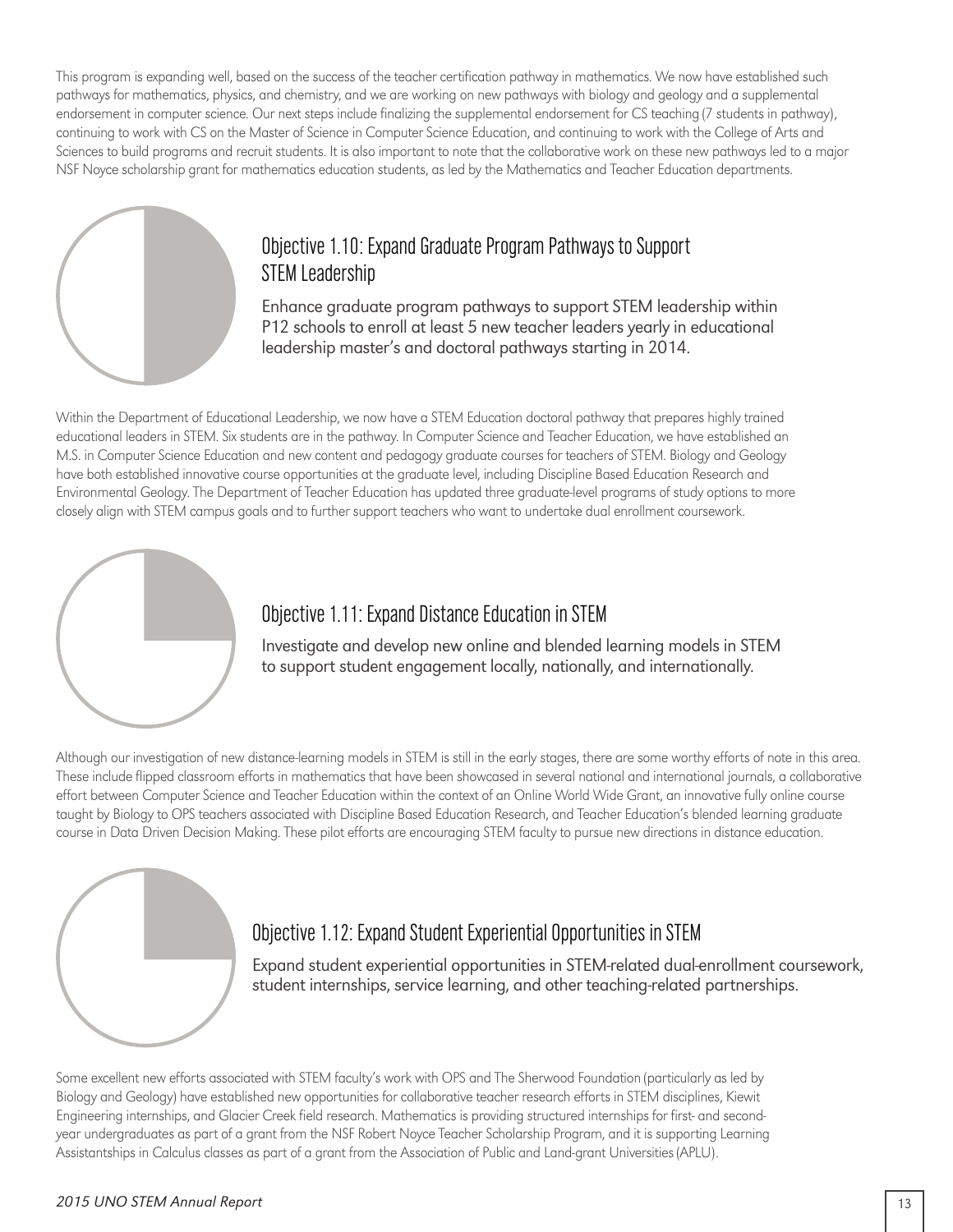#### GOAL 2: RESEARCH

To become a national leader in the research, development, and refinement of STEM active learning models that particularly support student success in metropolitan settings across the P16 pipeline and into STEM careers.



#### Objective 2.1: Support Active Learning Strategies for STEM Content

Continue to support UNO's evolving national leadership in the research of STEM active learning strategies, including inquiry-based learning (IBL), particularly in STEM-related content areas such as calculus and introductory biology, chemistry, and computer science, as documented by yearly increases in publications and presentations related to active learning strategies for STEM.

The campus STEM faculty is increasingly engaged in examining strategies for active learning, and several research efforts are underway. Mathematics faculty members are conducting research on active learning in calculus as part of a grant from the APLU. Several STEM pedagogical sessions have been conducted and attended by faculty, and faculty are starting to embrace techniques such as IBL, problem-based learning, project-based learning, and interdisciplinary group work—techniques that are increasingly being understood by STEM faculty for both their advantages and challenges. First-year classes and laboratory sessions are increasingly being targeted for potential reform, and faculty are starting to share ideas across departments. Wider UNO efforts along these lines have certainly been synergistic with those surfacing within STEM departments. Collaborative efforts on STEM active learning and student research experiences are also being expanded to include work with K12 teachers, which has been the focus of several grants, such as from the Sherwood Foundation, the Nebraska Department of Education Teacher Quality Projects, and the Kelly Foundation, to name a few. We now need to find ways to support faculty as they take the risks needed for significant course enhancements.



#### Objective 2.2: Develop and Research Technology-Enhanced STEM Learning Models

UNO's growing expertise in areas such as flipped classrooms, mobile technology, authentic scientific data collection and analysis, and educational robotics, as documented by an increase in external funding for the development of technology-enhanced STEM learning models.

Several strategies have been undertaken to explore innovations in technology-enhanced STEM learning. STEM departments are particularly experimenting with (and refining) technology-based homework assignments, and faculty members are exploring the advantages and disadvantages of various systems and strategies for such assignments. Tablet computers and mobile apps are also being explored. Flipped classrooms are being piloted to some degree in several departments. However, the efforts to date have only just begun to explore some of the powerful technology-related opportunities available for STEM learning. This will become one of the key focus areas for future STEM-related initiatives associated with faculty professional development requests, grant proposals, and collaborative efforts.



#### Objective 2.3: Emphasize the Bridge between STEM-Related Learning and Scientific Research

Build nationally recognized interdisciplinary STEM curricula that directly support the broader impacts of funded UNO science projects, and strive to apply new ideas from UNO's growing scientific research endeavors into the P16 STEM learning pipeline, as documented in the STEM Annual Report.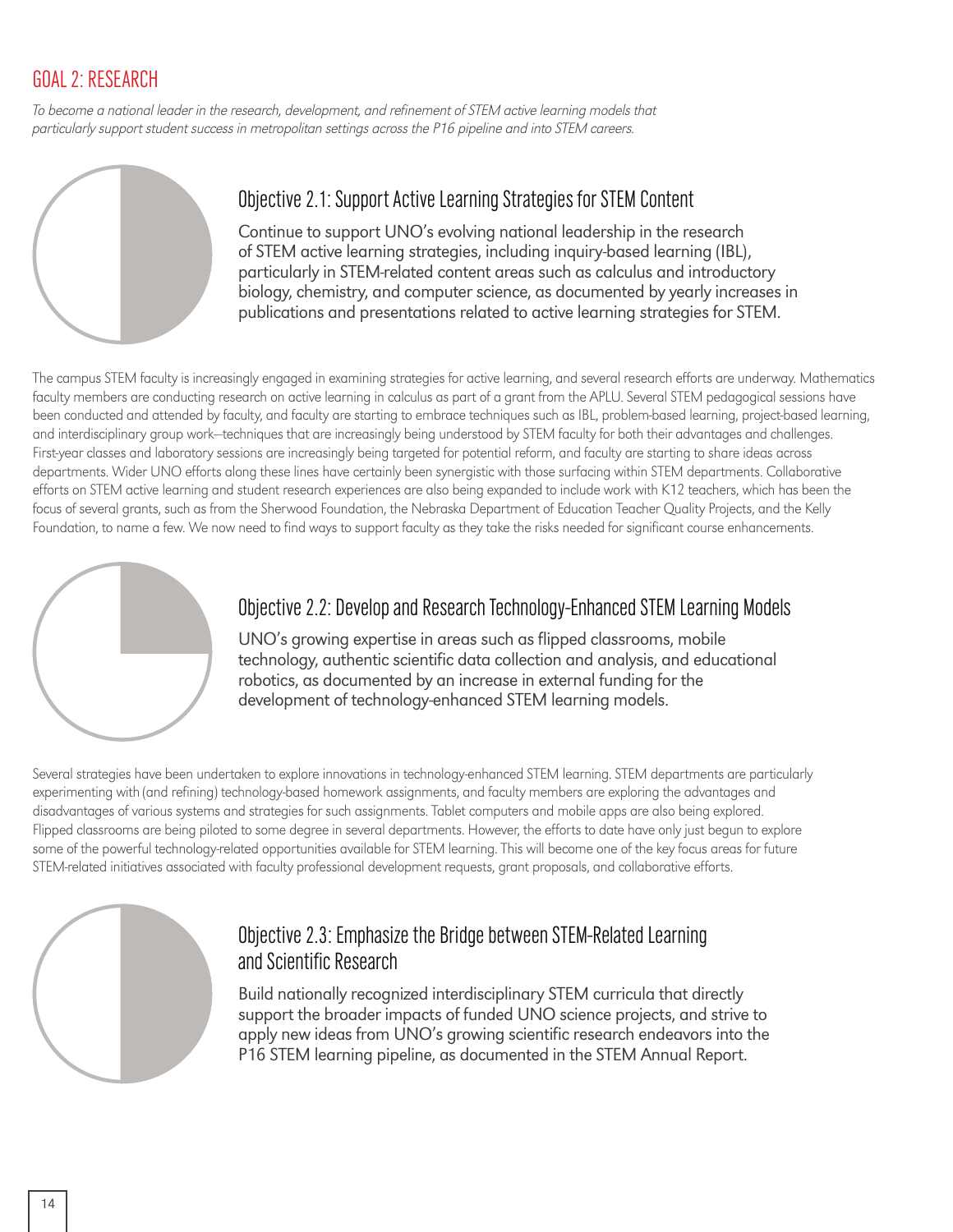STEM faculty members are increasingly publishing collaborative articles on STEM learning and contributing to the professional literature. Faculty publications along these lines have accelerated, and are continuing to accelerate, since the establishment of the campus STEM Priority. However, publications in this area are not consistently recognized as a valid part of a faculty member's portfolio within the reappointment, promotion, and tenure (RP&T) process, so next steps will focus on reinforcing the importance of discipline-based education research within the context of RP&T decisions. In discussions to date, STEM faculty have already brainstormed supportive efforts that might include a short white paper documenting the national "call to action" for discipline-based education research in STEM. STEM education articles during the last two years have been published in a wide range of journals. To name just a few, these journals have included the following: Undergraduate Studies; Mathematics and Computer Education Journal; Computer Science Education; CBE Life Sciences Education; Metropolitan Universities Journal; Online Learning; Journal for Leadership in Education; International Journal of Science Education; PLOS Computational Biology; Community College Journal of Research and Practice; ACM Transactions on Computer Science Education; IEEE Computer; Science Education; and PRIMUS: Problems, Resources, and Issues in Mathematics Undergraduate Studies.



#### Objective 2.4: Develop Learning Strategies that Support Diversity in STEM

Building upon UNO's many metropolitan partnerships, become nationally recognized in the research and development of promising STEM learning strategies that support traditionally underrepresented populations, as identified by yearly increases in publications associated with diversity in STEM learning.

Opportunities are increasing to work with K12 school districts and other community partners to support STEM diversity. Efforts at UNO, such as the Women in STEM, iSTEM, Math Club, and Girls Inc. Eureka, are all good examples of the increasing momentum and synergistic efforts along these lines by UNO STEM faculty. However, there is certainly much more unexplored potential for UNO STEM faculty to undertake innovative diversity building efforts, including ones that draw significant external funding. This also seems to be an area of increasing importance for STEM faculty professional development and an area that is so critically important to addressing challenges in the STEM pipelines, both locally and nationally.



#### Objective 2.5: Collaborate with Traditionally Non-STEM Disciplines

Team with traditionally non-STEM disciplines, such as art, history, psychology, sociology, and political science, to refine models of UNO interdisciplinary collaboration related to metropolitan-based P16 STEM learning and to increase associated external funding.

Collaboration is an area of increasing interest for faculty members in the traditionally STEM and traditionally non-STEM disciplines, and it is an important area of potential growth for UNO STEM. Diverse disciplines, such as psychology, sociology, history, the arts, and business (to name just a few), all have significant overlaps with some STEM topics. There is much to learn from these traditionally non-STEM departments that often excel in learning and engagement strategies that are still somewhat new to the STEM disciplines, such as strategies in student recruitment, project-based grading, and interdisciplinary group work. There are also increasing opportunities to receive external funding for interdisciplinary efforts, such as those where STEM is informed by the creativity and design advantages of art in a "STEAM" related project. Some of this collaborative work has already started, such as the integration of innovative art efforts at Glacier Creek. A useful next step may be to host a reception for faculty members from both STEM and historically non-STEM departments who might be interested in working together.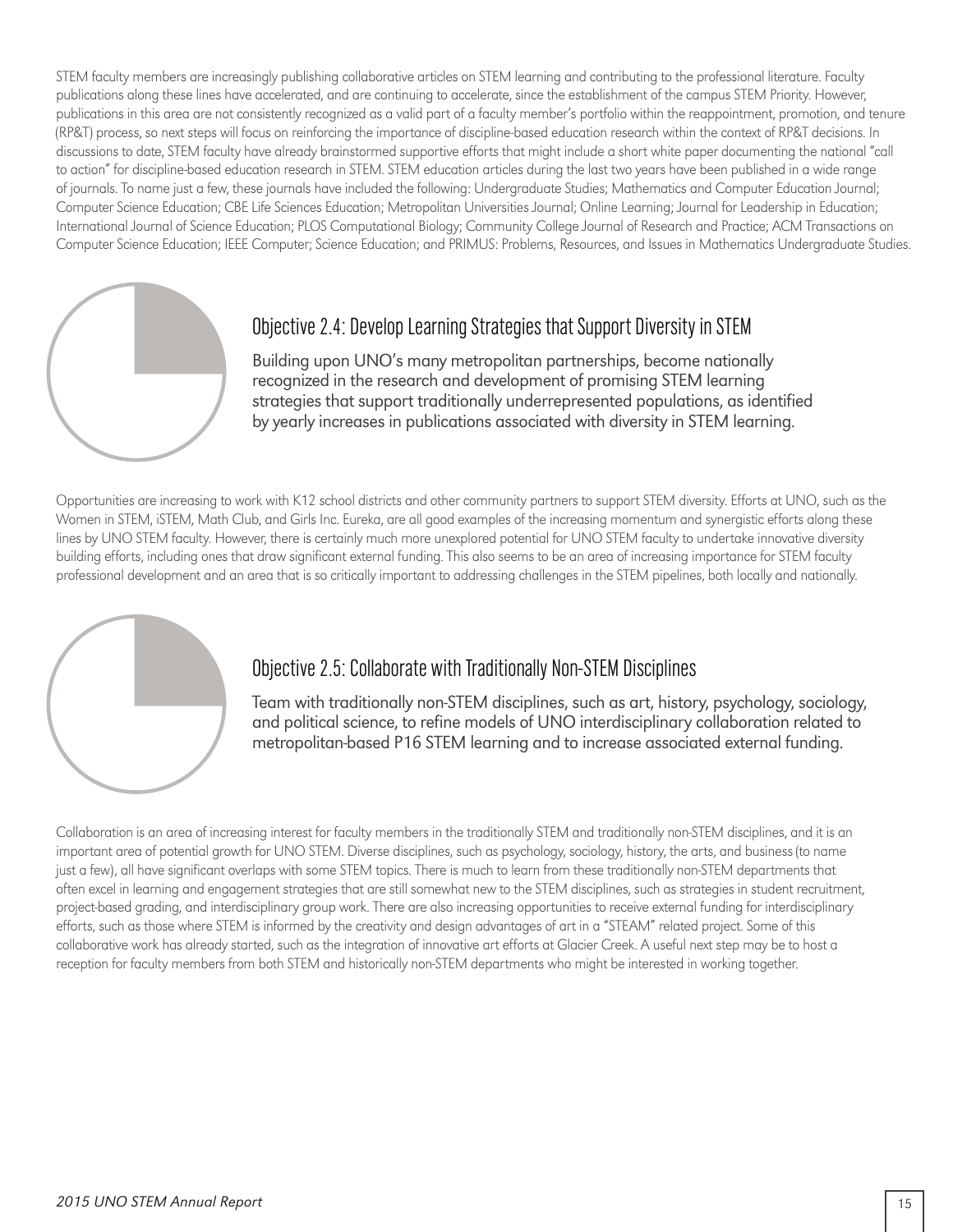#### GOAL 3: SERVICE/COMMUNITY ENGAGEMENT

To foster innovation in STEM service and community engagement in STEM learning through active, synergistic, and sustainable partnerships with the broader STEM community, including STEM educators, business professionals, and informal education partners.



#### Objective 3.1: Strengthen and Expand High School Access to UNO-Based STEM Tutoring

Strengthen and expand programs to provide area high school students with tutoring in the STEM disciplines, such as in calculus and introductory biology, physical science, and computer science, engaging 50% more students within the next three years.

The STEM Leadership Team and the UNO Mathematics and Science Learning Center have initiated discussions about expanding high school access to UNO-based STEM tutoring, and an initial budget has been drafted to approach the NU Foundation for potential funding. In addition, Benson High School has offered to help us to pilot any program with their students, either by offering tutoring at Benson or by implementing strategies to welcome Benson students to campus-based math and science support opportunities. Discussions will be expanded during the next school year.



#### Objective 3.2: Expand UNO Thematic STEM Camps and Workshops

Increase UNO based P12 STEM camps, particularly with innovative themes such as space, water quality, natural hazards, and data science, as represented by a 30% increase in the number of active P12 STEM camps and workshops offered within the next three years.

Significant work has been conducted on the Aim for the Stars program, including a strategic planning effort. This program will offer 79 camps in Summer of 2015 and will serve 1,842 students, which is the highest number of students served by the program since the camps began recording such data in 2002. Continued growth of Aim for the Stars is mainly limited by space at this point, as well as by staffing. In addition, the College of Information Science and Technology (IS&T) outreach efforts for iSTEM camps and Tech Academy have also greatly expanded and include more than 30 camps for the Summer of 2015. The College of Education is also offering various summer STEM experiences, including the extensive 4-week Eureka Camp for 60 Girls Inc. students, which is becoming increasingly nationally known. The Aviation Department is also implementing a variety of outreach efforts both on campus and in local schools. Collectively, these efforts equate to nearly 140 STEM-related outreach camps with approximately 2,500 students involved. Increasingly, the internal resources of all colleges are being stretched, and needs to increase coordination of STEM outreach efforts and allocate additional space are becoming more pressing. In addition, the Chemistry and Physics on Wheels (CAPOW) STEM outreach efforts continue, and the impressive leadership for STEM outreach by the Physics department continues for both Aim for the Stars and CAPOW, which is still the most extensive STEM outreach effort at UNO. The innovation, collaboration, and documentation of all STEM outreach is increasingly impressive, such as this video created for the IS&T CodeCrush effort that shows the students in action: https://www.youtube.com/watch?v=dEaI5xx7R-4.

#### Objective 3.3: Expand UNO Workshops for P12 Educators

Increase UNO based STEM workshops for P12 educators, particularly with innovative themes such as space, water quality, natural hazards, and data science, as represented by a 30% increase in the number of workshops offered to P12 educators within the next three years.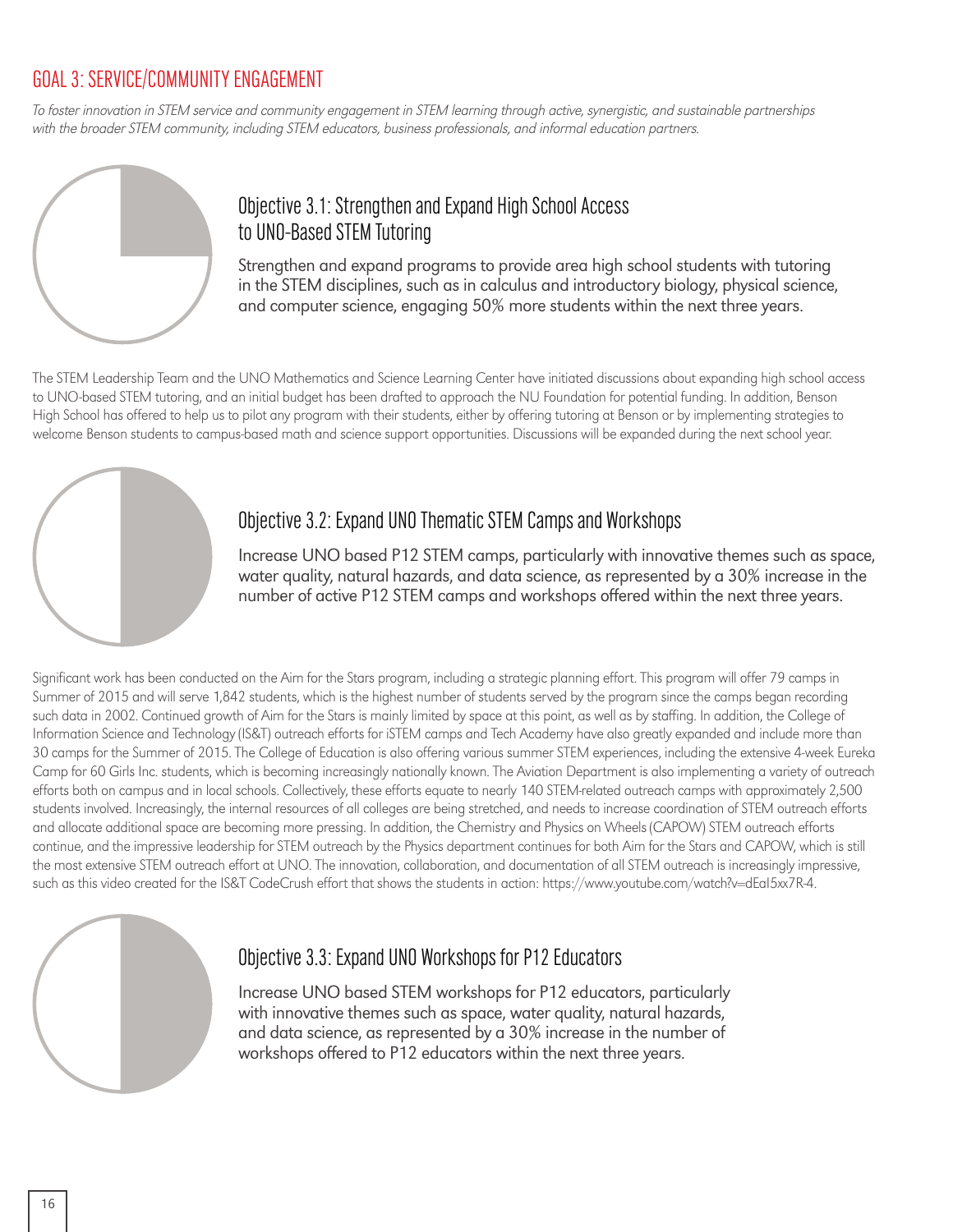Increasingly, STEM workshops are being held for P12 educators on the UNO campus as a strategy for getting teachers on campus and building opportunities to ramp up UNO graduate enrollments for teachers. Teacher workshops have particularly expanded this last year in two critically needed discipline areas, P12 engineering and P12 computer science. Workshops that have involved coding, mobile apps, engineering design, science research, chemistry, physics, and wearable technologies are all good examples of ongoing efforts. In addition, there have been some strong efforts on IBL in the STEM areas. Increasingly, the Geology and Geography department is also leading STEM field trips for P12 teachers aligned with Glacier Creek efforts that help these teachers to more confidently undertake teaching in geology, earth system science, and environmental studies.



#### Objective 3.4: Evolve Business and Industry STEM Partnerships

Aggressively expand and evolve partnerships with area businesses for innovative joint initiatives, such as STEM internships, that contribute to STEM learning in Omaha and beyond, targeting promising areas such as data science, data analytics, water quality, sustainability, mobile technologies, aviation, engineering, and information assurance, and as identified by a chart documenting yearly increases in STEMrelated initiatives that include a focused business and industry partnership.

UNO STEM is making progress on business and industry collaborations related to co-sponsoring various STEM education efforts and outreach activities. For example, productive partnerships with UNL engineering at PKI are evident in events such as the Kiewit Engineering Day, the Nebraska Robotics Expo, and the Nebraska Science Festival. In addition, IS&T continues to participate in some impressive outreach and partnership efforts associated with collaborative outreach events, training for IT professionals, shared mobile app development efforts, and various luncheons and co sponsored events. Many of these provide a model for other UNO-based STEM collaboration efforts. The Department of Mathematics and the Department of Computer Science have also greatly expanded efforts in "big data" collaborations and industry conversations.



#### Objective 3.5: Expand Participation in UNO Citizen Science

Assist faculty in developing "citizen-science" outreach efforts that involve P12 students and other community members in UNO research-related initiatives, such as the Nebraska Watershed Network (NWN), the Glacier Creek Preserve (GCP), soil and water testing, and the use of mobile technologies for data collection, as indicated by yearly increases in the number of citizen-science outreach efforts coordinated by UNO faculty.

Citizen science efforts are increasingly ramping up at UNO, with an especially effective and innovative STEM model represented by the Nebraska Watershed Network, which runs numerous events—such as Bioblitz and "What's in my Watershed?"—that help communities examine their local environments assisted by UNO scientists and students. The Glacier Creek Preserve is also heavily involved in various citizen science opportunities in which volunteers help with efforts associated with prairie management. Citizen science represents an important potential growth area for STEM outreach, but also an increasingly complex one, where logistics, volunteer background checks, liability insurance, and other considerations must be addressed. A STEM Outreach Office or something similar may well need to be conceptualized and operationalized to keep pace with this growing community collaboration opportunity.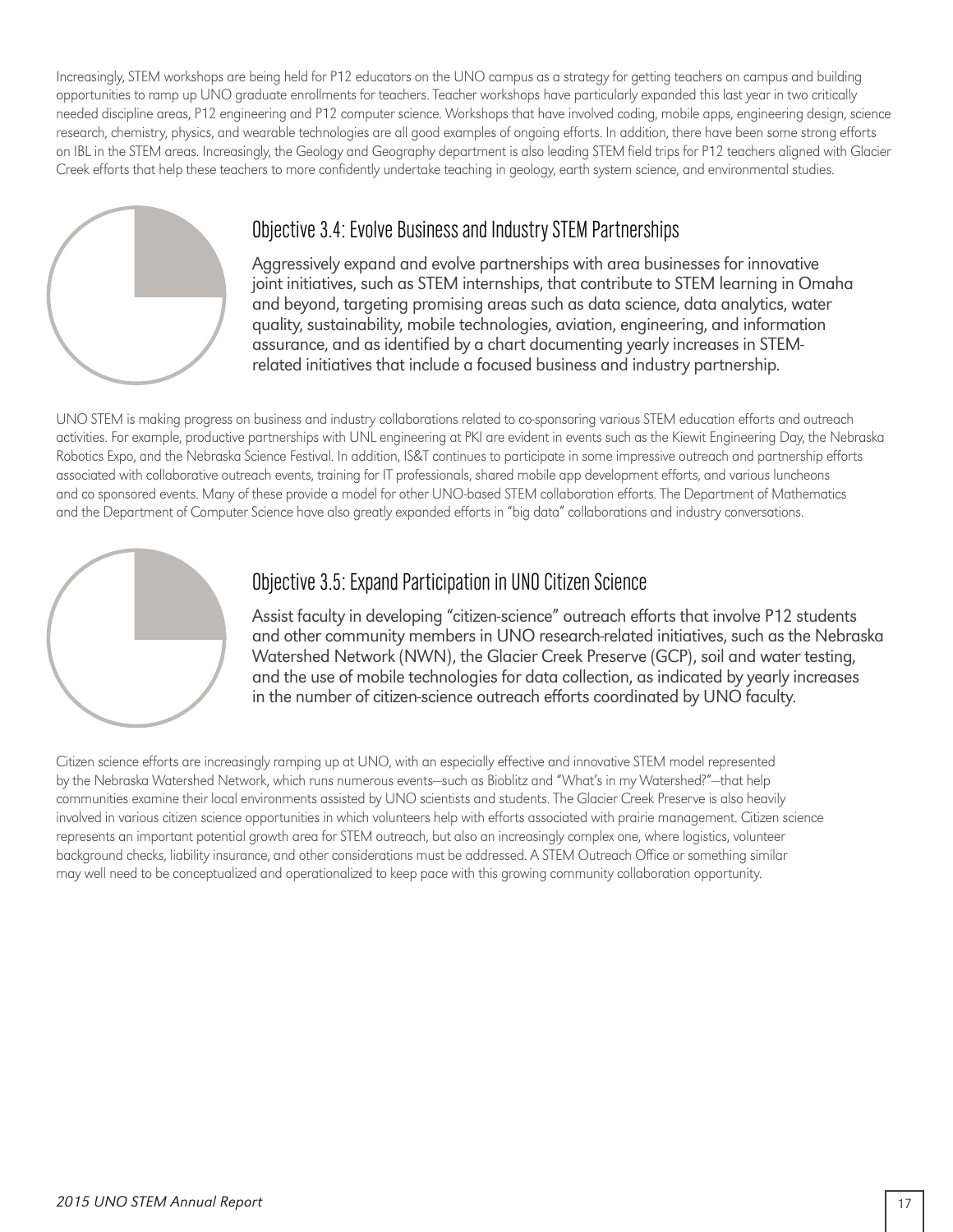#### Objective 3.6: Strengthen and Expand Informal Education Partnerships

Strengthen and expand partnerships with informal education organizations, such as the Strategic Air and Space Museum, Out of School Time STEM, and the Henry Doorly Zoo and Aquarium, to increasingly undertake joint STEM initiatives, as identified by yearly increases in the number of STEM projects that include a focused partnership with an informal education organization.

We are continuing to expand our informal education partnerships for various city, state, and national STEM events, including the following: Nebraska Science Festival, Nebraska Robotics Expo, River City Rodeo STEM, Collective For Youth Lights On, Code Crush and IT Innovation Cup, Calculus Bee, Girls Inc. Eureka Camp, UNO Open Houses, Nebraska Metropolitan Science and Engineering Fair, Kiewit Engineering Day, The Magic of Chemistry, Nebraska Association of the Gifted Showcase, Nebraska Teacher Professional Development Series, Strategic Air and Space Museum STEM Conference, Celebration of the Mind, Bioblitz, Partnership for Kids, NE 4H Extension, and Science Olympiad. This expansion has been relatively overwhelming to both the faculty and staff, and the STEM Leadership Team is exploring options for systemizing the STEM outreach efforts in some sort of STEM Outreach Office structure. This is particularly important since outreach is becoming increasingly complex with new volunteer background checks and training requirements. While UNO STEM faculty members are interested in continued growth in our collaborations with informal education partners, we may well be nearing our institutional capacity based upon our current STEM infrastructure.



#### Objective 3.7: Expand Interdisciplinary Outreach with Traditional STEM as well as Traditionally Non-STEM Disciplines

Expand STEM outreach events and increase the number of events that illustrate the STEM components of disciplines not traditionally recognized as STEM, such as psychology, sociology, art, political science, and history, to increase STEM visibility and engagement in the Omaha community, as documented in the STEM Annual Report.

This is an objective that represents an opportunity to be increasingly inclusive in STEM and to continue to cross the boundaries of how STEM collaborations might be synergistic across the UNO community. Large-scale UNO STEM events that draw press coverage and assist in building partnerships are increasingly of interest to UNO faculty and staff. However, these events also are relatively limited by time and resources. Interdisciplinary STEM events that might only be accomplished on a university campus, with university-level expertise, appear to represent the greatest opportunities with the largest potential return on investments. Project HALON (High Altitude Learning over Nebraska) as facilitated by UNO, UNL, PKI, NASA, OPS, and various other partners such as the PKI ACME labs, represents a real model of interdisciplinary outreach that might only be done on a university campus. This effort launched and collected data from a near-space high altitude balloon using some of the most advanced outreach efforts established to date with high school and college students and will contribute to possible bridge programs as mentioned earlier.



#### Objective 3.8: Establish a STEM Learning Discussion Network

Establish a STEM learning discussion network that invites Omaha-area representatives from the UNO faculty, P12 schools, community colleges, businesses, part-time faculty, and informal education agencies to gather quarterly to discuss improving STEM learning across the P16 system, as documented by a web-based calendar of available networking and meeting opportunities.

Establishing a STEM learning discussion network still represents an opportunity for involving a wider number of collaborators, but at this point, the STEM Leadership Team does not believe that there is enough infrastructure in place for UNO STEM to pursue this in a continuous and professional manner. As UNO STEM infrastructure continues to expand to meet the growing needs and opportunities, this objective will continue to be considered and revisited. Currently, this objective is being partially addressed by the Greater Omaha Chamber of Commerce, and the UNO STEM Leadership Team needs to consider whether we duplicate efforts in this area or more directly partner with the wider community efforts along these lines. IS&T has also initiated some excellent efforts along these lines associated with STEM pipelines for IT-related jobs.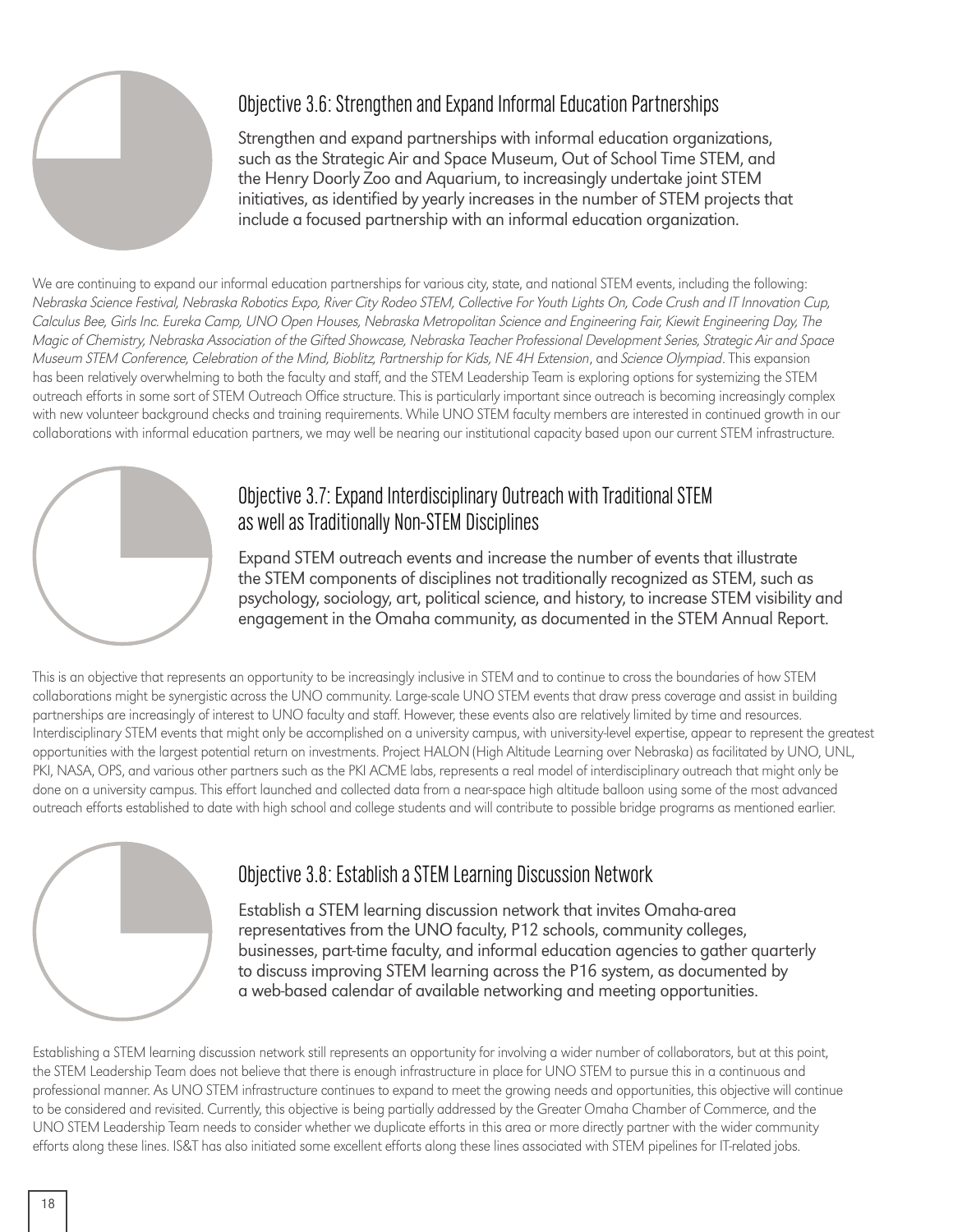#### GOAL 4: STEM INFRASTRUCTURE

To provide administrative leadership and support through a UNO Center for Metropolitan STEM Learning that plans, coordinates, and encourages STEM-related teaching, research, and service initiatives.



#### Objective 4.1: Formalize a UNO-Based Center for Metropolitan STEM Learning

Establish a UNO Center for Metropolitan STEM Learning focused on interdisciplinary STEM learning within metropolitan areas as recognized by the NU Board of Regents.

The UNO STEM Leadership Team is just beginning to work on this objective. Some significant internal UNO discussions have been held, particularly among faculty, on whether a Board of Regents approved UNO STEM Center would be helpful to or counterproductive to UNO STEM efforts. Some formal centers have a tendency to be relatively isolated from colleges, and since the UNO STEM effort is so appropriately college-based, this objective needs to be carefully explored. The potential for a STEM building is also an exciting element related to this objective and is becoming more of a direct conversation topic. However, it will be increasingly important to include a diversity of faculty and administrative voices in the conversation to ensure the most important facility needs are considered in order to take full of advantage of this exciting opportunity for potential facilities expansion.



#### Objective 4.2: Become a National Leader in Receiving External Funding for Innovative P16 STEM Learning Projects and Curriculums

Building on UNO's initial successes in STEM learning projects, help faculty to conceptualize, fund, pilot, and publish innovative P16 STEM learning models, as documented by external funding for STEM learning-related projects. [Note: Objective updated for external funding focus]

The last year has been one of increasing success for collaborative UNO STEM teams that have focused on writing large-scale external funding proposals for STEM learning. The success has been encouraging. Some of the more collaborative STEM learning proposals that have recently been funded include the following: NSF Noyce - Teacher Scholarship Program NebraskaMATH Omaha Partnership (\$1.2 M); NSF ITEST - Strategic Problem-based Approach to Rouse Computer Science (\$1.1 M); NSF ITEST - Wearable Technology in STEM (\$1.2 M); US and Nebraska Department of Labor - conNEct, Nebraska's IT Educational Pathway (\$9.1 M overall/UNO \$1 M); NSF Cyberlearning: Transforming Education – Exploring Spatial-Temporal Anchored Collaboration in Asynchronous Learning Experiences (\$448,000); NSF Computing Education for the 21st Century – openHTML, a Scaffolded Web Development Tool to Support Elementary Computational Literacy (\$442,000 overall; UNO \$52,645); Sherwood Foundation - OPS/UNO Science Innovations (\$4.2 M overall / UNO Tuition); Sherwood Foundation - Science Teacher Research (\$628,208); Girls Inc. - Middle School Girls in STEM (\$70,000); Online World Wide - Computer Science Education Coursework (\$35,000).



#### Objective 4.3: Become a Campus of Innovation for the Use of New Technologies in STEM Learning

Through aggressive faculty development, encourage and help establish the integration of new technologies into STEM teaching, research, and service at UNO, as documented in the STEM Annual Report.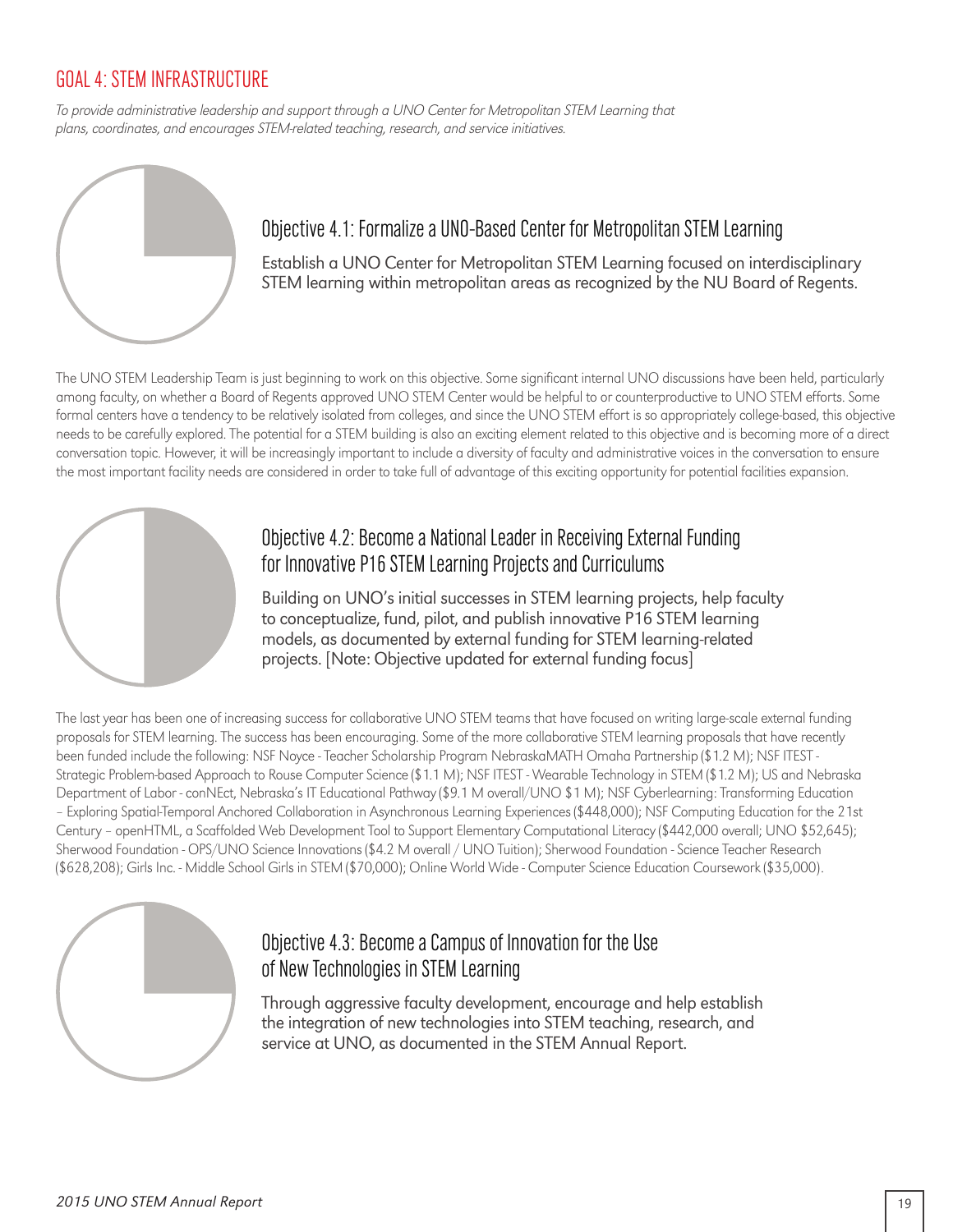While UNO STEM faculty have initiated discussions and efforts related to the innovative use of new technologies in STEM learning, we will increasingly want to partner not only with each other but with other organizations to expand such efforts. Collaborative efforts associated with software packages such as Mathematica and Wolfram Alpha represent some significant learning potential for STEM courses. Mobile apps are also becoming increasingly impressive for their potential to contribute, often inexpensively, to STEM learning. The UNO STEM Leadership Team will increasingly identify, invite, and help support guest speakers who can help faculty to explore opportunities to enhance STEM learning with new technologies. In addition, efforts such as those that were accomplished by the IS&T "Attic" IT Outreach Office in partnership with organizations like the Nebraska Strategic Air and Space Museum and the Henry Doorly Zoo, as well as other partners around the city, are certainly of note as examples of how UNO can lead and inform Omaha IT partnership efforts.



#### Objective 4.4: Engage Faculty in STEM Planning that Supports Professional Goals

Encourage faculty to participate in and develop UNO STEM initiatives that align with their own annual professional goals for teaching, research, and service, as documented by a series of colleague-based workshops that engage 50 or more faculty per year within three years.

UNO STEM is developing an increasing "culture of inclusion" that we need to grow, refine, support, and advertise. This is particularly true with faculty referencing their work supporting the UNO STEM Priority in their annual reviews, as well as with STEM faculty members referring to themselves as "STEM faculty" or more informally as "STEMers." In addition, there is increasing acknowledgement of the importance of disciplinebased education research and its contributions within a faculty member's RP&T process. It is important for such efforts to be strongly supported by faculty who are both tenured and more experienced in these endeavors. For example, the STEM community chairs have written letters of support to be included in faculty RP&T files about the importance of particular STEM efforts by faculty who are up for RP&T reviews.



#### Objective 4.5: Enhance a STEM Recruitment, Retention, and Graduation at UNO

Operationalize the teaching, research, and service efforts as represented by the STEM learning objectives of this strategic plan to aggressively support recruitment, retention, and graduation in STEM disciplines, as documented by a 25% increase in the number of STEM graduates within five years.

Increasing attention is being given to STEM recruitment, retention, and graduation efforts by all STEM departments and STEM faculty. We are making steady progress, as represented by an updated chart from the UNO STEM Strategic Plan, but we still have a very long way to go, as does the rest of the nation, to build the STEM pipelines, which are often still lagging behind other disciplinary areas. However, optimism is warranted, and momentum is building. Data is increasingly available from UNO support mechanisms as well.



#### Objective 4.6: Become a Founding Member of a Statewide STEM Effort

Working closely with the Strategic Air and Space Museum (SASM), other NU campuses, area businesses, school districts, and other Nebraska stakeholders, become a founding member of a statewide STEM organization that would be housed at the SASM and that would ensure a strong and participatory UNO voice in statewide STEM efforts.

This objective has been selectively abandoned by the UNO STEM Leadership Team, particularly since we feel that a full focus on a metropolitan-based leadership effort will be the most productive for UNO enrollment efforts and continued growth as a metropolitan university of distinction. In addition, leadership has already been established to some degree by the University of Nebraska's Provost Office in getting NU STEM faculty from different campuses together periodically. We will continue to be strong partners in this wider NU effort, and thus we will not attempt to duplicate that effort.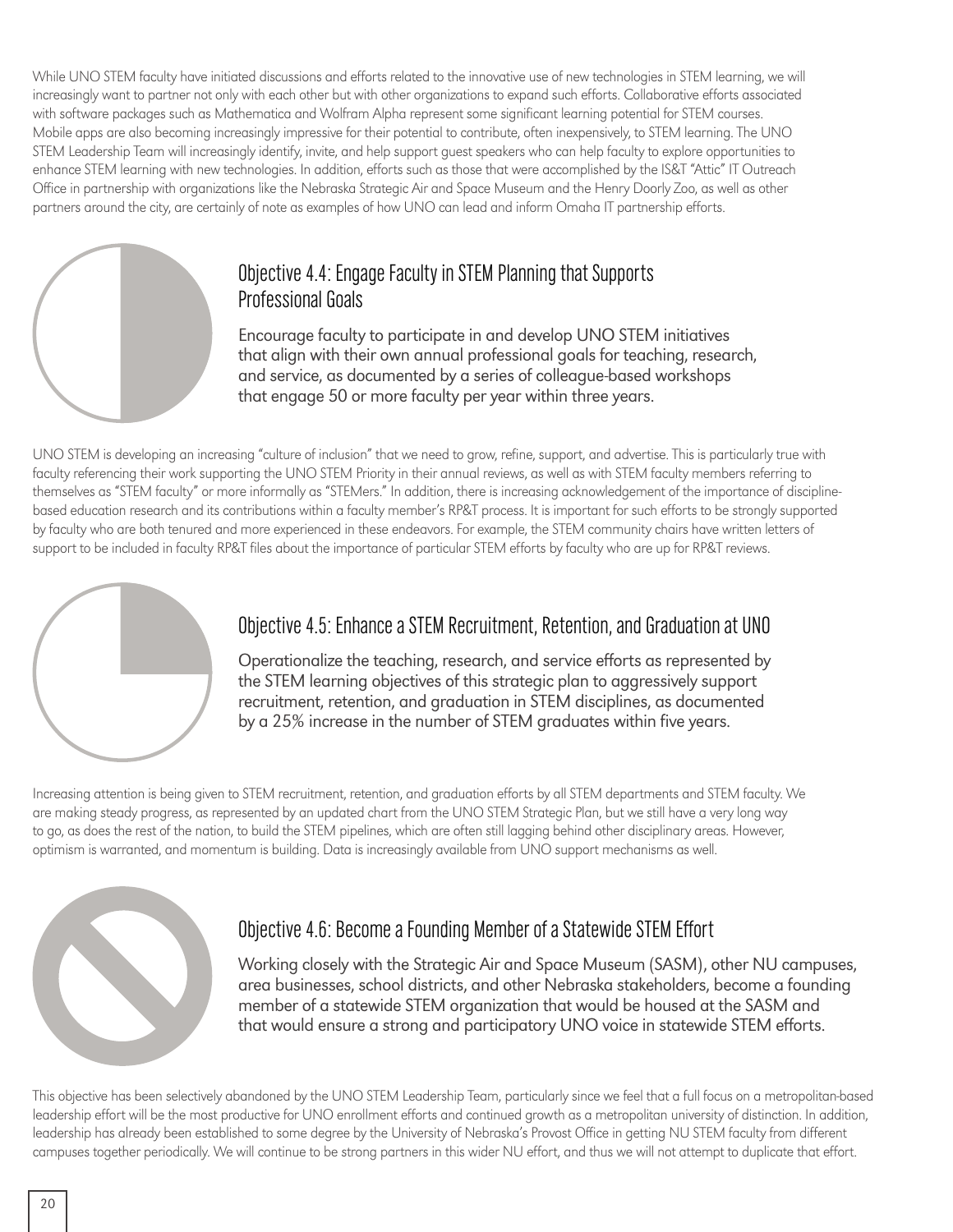

#### Objective 4.7: Work Closely with the NU Foundation on STEM Learning

Work closely with the NU Foundation in efforts such as jointly proposing UNO-based STEM professorships, community chairs, and scholarships, as documented in the STEM Annual Report.

We continue to work very aggressively and closely with the NU Foundation. Work with the UNO Foundation representatives, particularly in the Colleges of Education, IS&T, A&S, and CPACS, has been particularly productive. Such efforts have led to funding for important STEM efforts, such as the STEM community chairs and professorships, Glacier Creek instructional supports, student field trips, and school district science initiatives. We will continue to build on this strong record of past success with the Foundation and will continue to explore funding opportunities.



#### Objective 4.8: Conduct Annual Reviews of the STEM Center

Building on UNO's initial successes in STEM learning projects, help faculty to conceptualize, fund, pilot, and publish innovative P16 STEM learning models, as documented by external funding for STEM learning-related projects. [Note: Objective updated for external funding focus]

This current report represents our first efforts to produce a collaborative annual report for the UNO STEM initiative. We will continue to evolve, expand, and refine this report template, as well as to update objectives and conduct further strategic planning based on collaborative faculty, staff, administrator, and UNO partner input.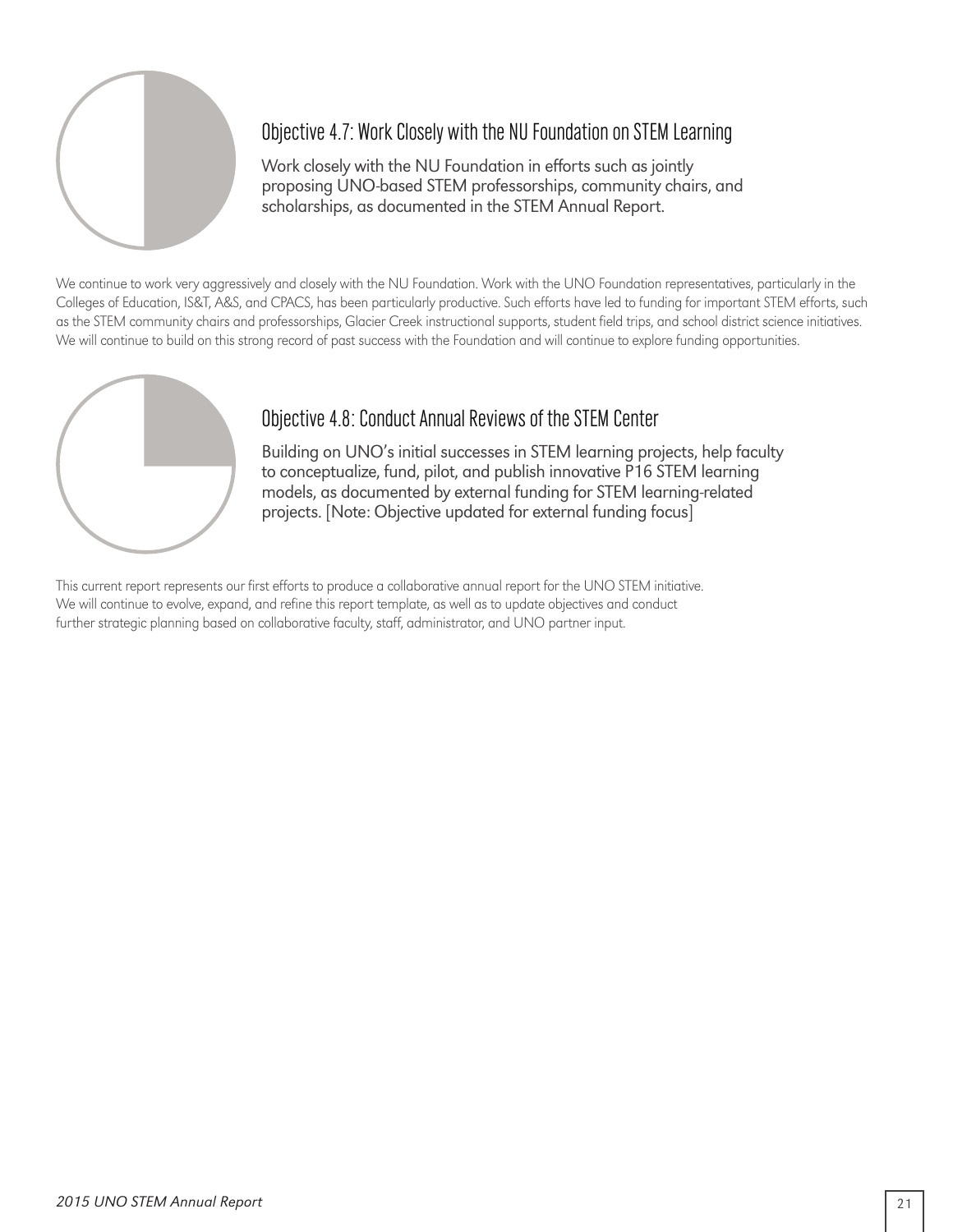# FINAL COMMENTS

Since the publication of our STEM Strategic Plan in the Fall of 2013, we have indeed come a long way, but we have much more of our journey still remaining ahead of us. As a metropolitan university of distinction, we will need to continually strive to enhance our "STEM synergy" as it relates to campus teaching, research, service, and infrastructures. We will need to become a "STEM Priority of distinction." By seeking to engage and welcome many faculty members and community partners into STEM education initiatives, we will continue to build upon our foundation of successful efforts and creativity in this important campus priority in order to support the success of the wider campus. Such innovation also requires both internal and external funding to help provide the time, resources, and experience necessary to be successful.

Internal funding support might include travel to innovative STEM learning opportunities, research in STEM and STEM education, and faculty professional development workshops. Expanded grant writing efforts in STEM, already bearing initial fruit since the more focused efforts for STEM began, will also become increasingly important as more faculty participate and bring their ideas and expertise to the table. The STEM initiatives at UNO will also continue to benefit from an ever-closer working relationship with the NU Foundation and from additional named professorships and community chairs designated for providing campus leadership in STEM.

New positions, such as the STEM Community Chairs, STEM Professorships, and STEM Instructors, exemplify community engagement and represent an excellent opportunity to formalize and expand campus leadership in STEM. To eventually serve expanding populations, some STEM investments will perhaps need to be made in physical infrastructure, such as laboratory space. New opportunities for a STEM building also increasingly deserve the attention of our STEM faculty and are exciting.

As the STEM Priority continues to be operationalized, discussions about the needed resources, infrastructure, and support mechanisms will become increasingly defined and effective and will be an important catalyst for further STEM innovations. It is also important to note that these discussions will need to be ongoing and involve additional stakeholders as new initiatives are undertaken. The strategic plan itself will need to continue to be a very dynamic document that is revisited frequently as the campus grows in its STEM initiatives and efforts and the UNO STEM community moves steadily forward on this important campus priority.

It is important for us to always remember that STEM continues to be a national crisis and a "Sputnik moment" for our nation. Although our progress has been encouraging, we must not lose sight of the fact that bold actions, passionate work, and increasing inclusiveness must continue to be key elements of our ongoing work. UNO has both a responsibility and an opportunity to contribute solutions to this national crisis.

As a campus, we continue to be well positioned not only for contributing to national STEM solutions, but also for leading them. Our close partnerships with the metropolitan community, faculty expertise and passion, and the ongoing recognition of both our strengths and challenges position us to become a catalyst to STEM innovation at a local level as well as a model for STEM reform at a national level.

The time is now for UNO to further assume leadership in STEM and to embrace the STEM Priority with pioneering vision and aggressive action. There is a long and exciting road ahead of us; we have taken the first steps toward excellence and have made some initial progress, but we must not forget that the journey that we continue to take together as a campus and with our many partners is worthy of our very best efforts and commitment.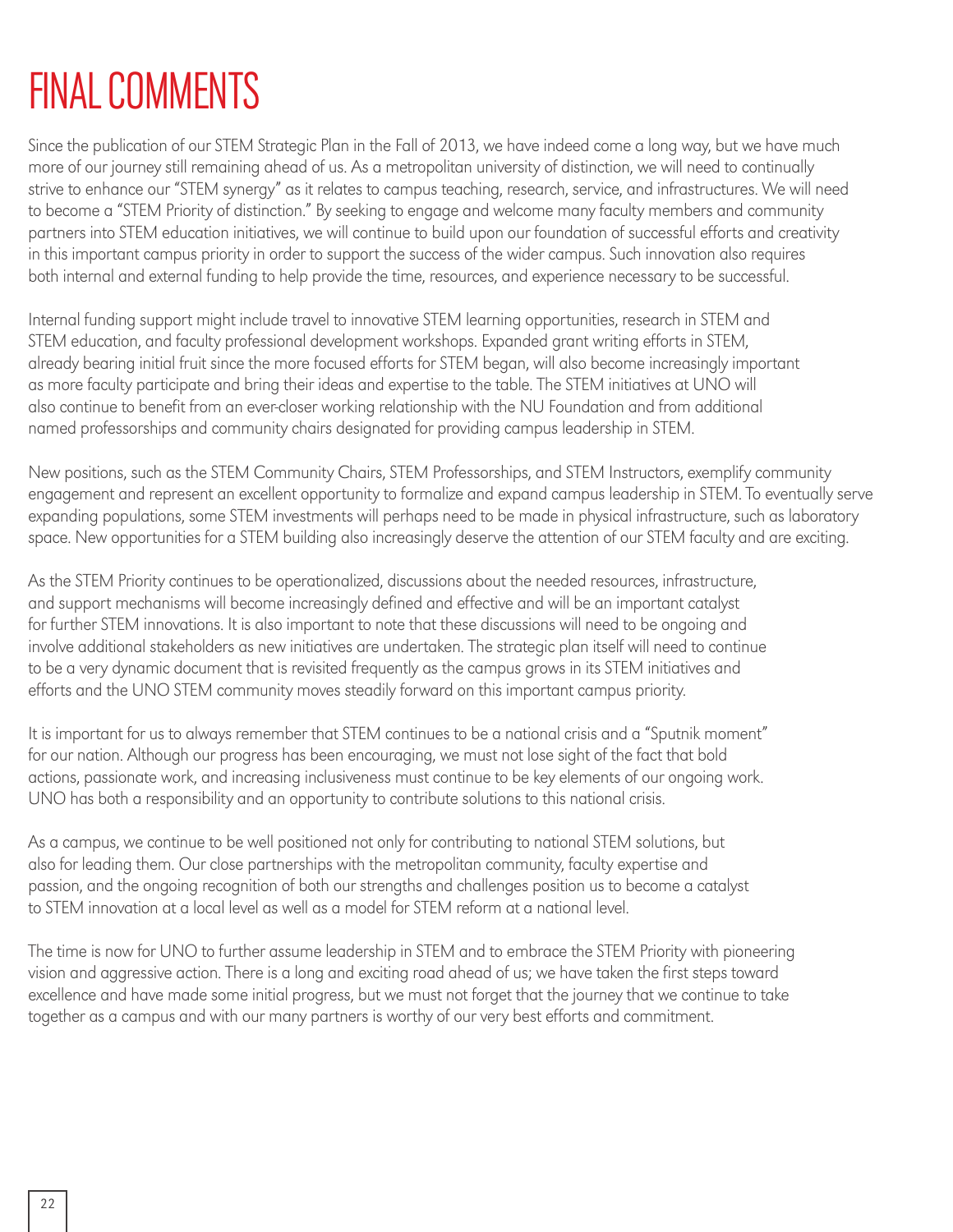# REFERENCES

- American College Testing. (2008). ACT College Readiness Report News Release. Available from the ACT website: http://www.act.org/news/releases/2008/crr.html
- Anderson, W. A., Banerjee, U., Drennan, C. L., Elgin, C. R. Epstein, I. R., Handelsman, J., Hatfull, G., Losick, R., O'Dowd, D. K., Olivera, B. M., Strobel, S. A., Walker, G. C., & Warner, I. M. (2011). Changing the Culture of Science Education at Research Universities. Science, 331(6014), 152–153. doi:10.1126/science.1198280
- Banilower, E. R., Smith, P. S., Weiss, I. R., Malzahn, K. A., Campbell, K. M., & Weis, A. M. (2013). Report of the 2012 national survey of science and mathematics education. Chapel Hill, NC: Horizon Research, Inc.
- Business Higher Education Forum. (2010). Increasing the number of STEM graduates: Insights from the U.S. STEM Education and Modeling Project. Retrieved from the Business Higher Education Forum website: http://www.bhef.com/publications
- Carnevale A.P., Smith N., & Stoll, J. (2010). Help wanted: projections of jobs and education requirements through 2018. Available from the Georgetown University Center on Education and the Workforce website: http://cew.georgetown.edu/jobs2018/
- Cole, J. (2013, April 11). It's official: 2013 is the Year of STEM Discovery in Nebraska [blog post]. Retrieved from Nebraska Children and Families Foundation website: http://blog.nebraskachildren.org/2013/04/11/its-official-2013-is-the-year-of-stem-discovery-in-nebraska/
- Fairweather, J. (2010). Linking Evidence and Promising Practices in Science, Technology, Engineering, and Mathematics (STEM) Undergraduate Education: A Status Report for The National Academies National Research Council Board of Science Education. Retrieved from https://www.nsf.gov/attachments/117803/public/Xc-Linking\_Evidence-Fairweather.pdf
- Foertsch, J., Alexander, B., and Penberthy, D. (2000). Summer Research Opportunity Programs (SROPs) for Minority Undergraduates: A Longitudinal Study of Program Outcomes, 1986–1996. CUR Quarterly, 20(3), 114–119.
- Gentile, J. M. (2011). It's time to STEM the loss of science and engineering students. The Huffington Post. Retrieved from http://www.huffingtonpost.com/james-m-gentile/us-math-and-science-education-\_b\_1086177.html

Gregerman, S. (1999). Improving the Academic Success of Diverse Students through Undergraduate Research. CUR Quarterly, 20(2), 54–59.

- Henderson, R. (2012). Industry employment and output projections to 2020. CUR Quarterly 20(2), 54-59.
- Ingersoll, R. & Perda, D. (2010). Is the supply of mathematics and science teachers sufficient? American Educational Research Journal, 47(3), 563-594.
- Ishiyama, J. (2001). Undergraduate research and the success of first-generation, low-income college students. CUR Quarterly, 22(1), 36-41.
- Lopatto, D. (2009). Science in Solution: the Impact of Undergraduate Research on Student Learning. Tuscon, AZ: The Research Corporation and the Council on Undergraduate Research.
- Miele, E. A., Hainline, L., Lesser, P., Powell, W. G., Tisch, S., & Tomkiewicz, M. (2011). Early exploration of opportunities in science and careers encourages students to pursue science majors. Journal of College Science Teaching, 40(5), 59–64.
- National Academy of Sciences, Institute of Medicine, & National Academy of Engineering. (2010). Rising Above the Gathering Storm, Revisited: Rapidly Approaching Category 5. Written by Members of the 2005 "Rising Above the Gathering Storm" Committee. Available from the National Academies Press website: http://www.nap.edu/catalog/12999.html
- National Governors Association. (2012). Building a STEM Education Agenda: An Update of State Actions. Washington, DC: NGA Center for Best Practices. Available from http://www.nga.org
- National Research Council. (2011). Successful K-12 STEM Education: Identifying Effective Approaches in Science, Technology, Engineering, and Mathematics. Written by the Committee on Highly Successful Schools or Programs in K-12 STEM Education. Available from the National Academies Press website: http://www.nap.edu/catalog.php?record\_id=13158
- National Science Board. (2009). National Science Board STEM Education Recommendations for the Presiden-Elect Obama Administration. NSB-0901. Available from http://www.nsf.gov/nsb/publications/2009/01\_10\_stem\_rec\_obama.pdf
- Nelson Laird, T. F., Sullivan, D. F., Zimmerman, C., & McCormick, A. C. (2011). STEM/Non-STEM differences in engagement at US institutions. Peer Review, 13(3), 23-26.
- Nestor-Baker, N., & Kerkor, S. (2009). Recruitment and retention of underrepresented students in STEM fields. Paper presented at the 2008 annual meeting of the Association of NROTC Colleges and Universities, Daytona Beach, FL.
- Piquer-Durand, B. (2013, March 26). Working women in the tech world [blog post]. Retrieved from ComputerWeekly.com website: http://www.computerweekly.com/blogs/witsend/2013/03/
- Rundell Singer, S. (2011). STEM Education: Time for Integration. (2011). Peer Review, 13(3), 4-7.
- U.S. Innovations. (2011). Nebraska's K-12 STEM report card 2011. Prepared by the Alliance for Science and Technology Research in America. Available from the STEMconnector website: http://www.stemconnector.org/state-by-state/nebraska